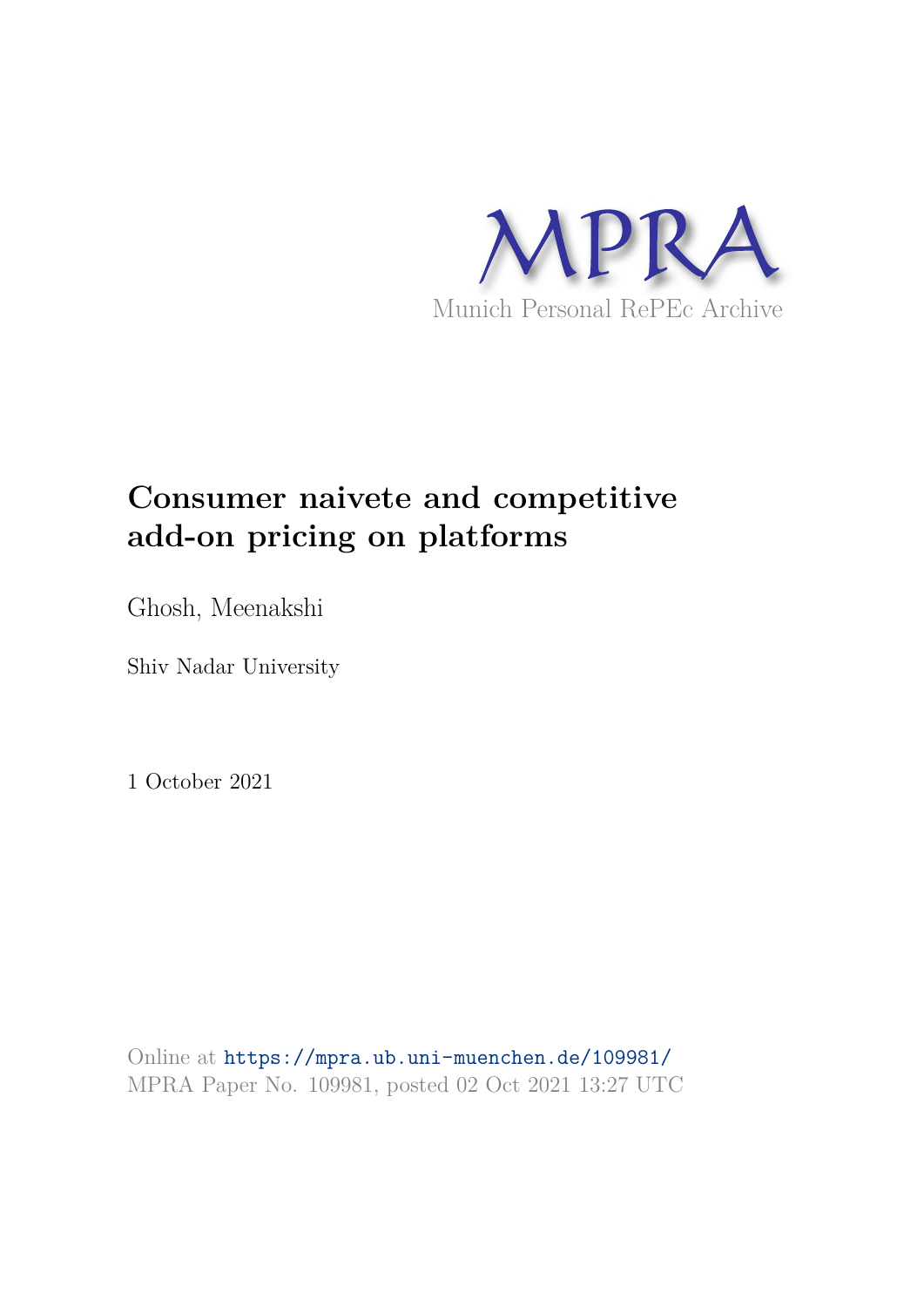# Consumer naïveté and Competitive Add-on Pricing on Platforms

Meenakshi Ghosh<sup>∗</sup>

October 2021

#### **Abstract**

We model a situation where two sellers trade vertically and horizontally differentiated goods on a platform for which they are charged a commission fee. Sellers' costs are asymmetric due to differences in the fees charged by the platform and in their costs of production. Consumers purchase either a base good, or a bundle comprising of the base good and an add-on, from one of the sellers on the platform. Consumers differ in their brand preferences, valuations of quality and in their levels of sophistication. More specifically, we assume that there is a fraction of consumers who are naive, and do not observe or consider add-on prices - possibly because they do not foresee their demand for an add-on - until after they have committed to buying the base good from a seller. We examine how the interplay of these forces shapes consumer behaviour, sellers' pricing strategies and cost pass-through, and platform fees and revenues.

Keywords: add-on pricing, consumer naïveté, cost asymmetry, horizontal differentia*tion, platform fees, cost pass-through*

*JEL classification codes: L11, L15, L14, D43*

<sup>∗</sup>Email: meenakshi.ghosh@snu.edu.in; Address: Economics and Public Policy, School of Management and Entrepreneurship, Shiv Nadar University.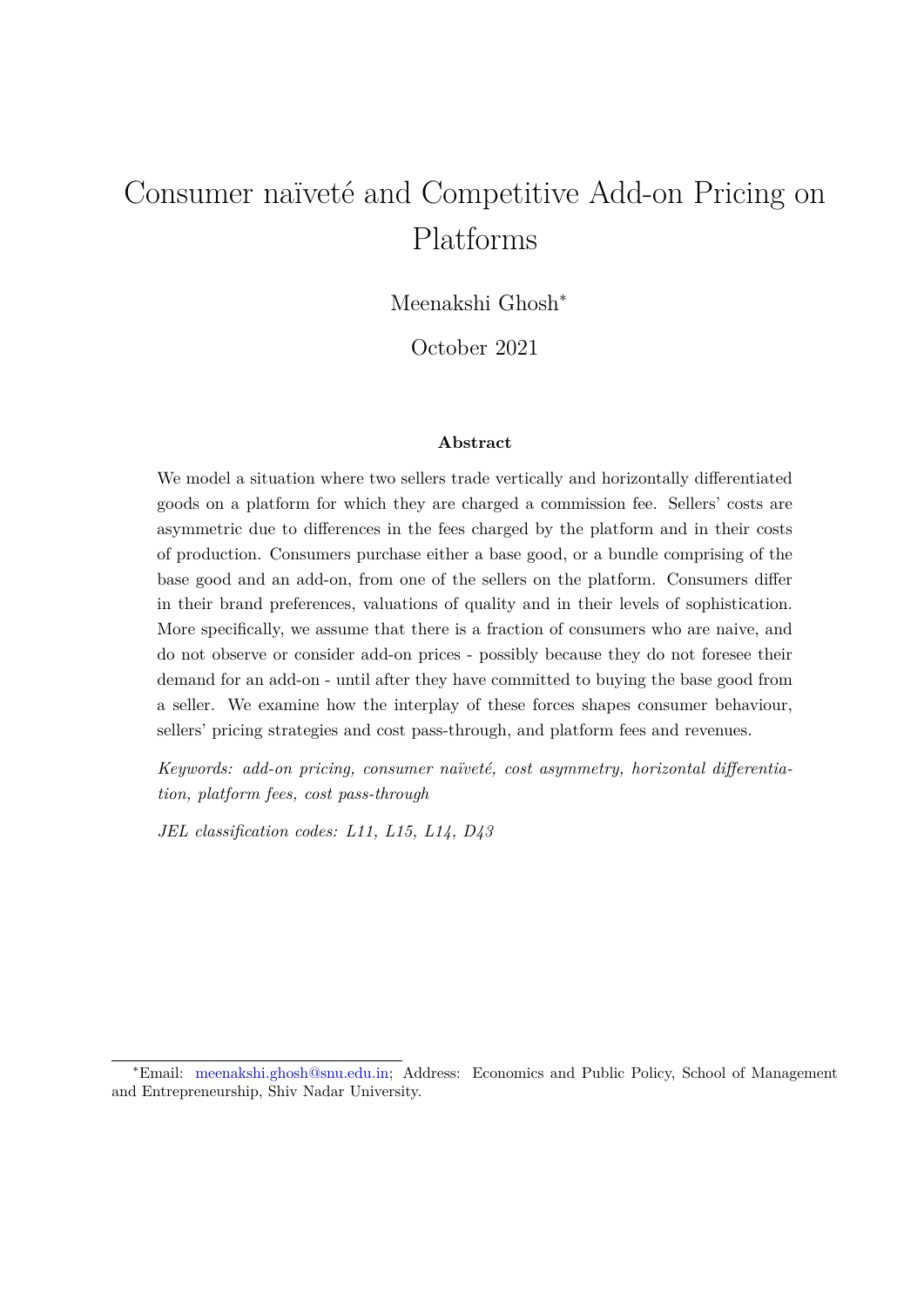## **1 Introduction**

This paper is motivated by the observation that firms often shroud the prices of their addons - e.g. additional cover in insurance, printer toner cartridges, hotel mini bars, etc. from their consumers till the last stages of a transaction. To the extent that this precludes a comparison of the aggregate price of a good (inclusive of the add-on) across sellers, it may be to the detriment of consumers. Indeed, a market study by the Financial Conduct Authority (FCA) on general insurance add-ons in the UK concluded that the "... *practice of revealing add-on prices only at the point of sale of the primary product is a very powerful barrier to consumers looking for alternatives..."*. <sup>1</sup> Similarly, a market investigation into private motor insurance by the Competition and Markets Authority (CMA) in the UK found that consumers were "... *less likely to compare the price of add-ons from different providers once they had selected add-ons from their preferred provider of the basic [insurance] policy which [...] could lead to consumers paying higher prices for add-ons*".<sup>2</sup> The Federal Trade Commission (FTC) too found in a study on auto sales and financing that "*[f]or most consumers [...] add-ons did not come up until the financing process, if at all [...]. The limited amount of time and circumstances under which [they] had to consider add-on purchases, especially for consumers who were focused on buying a car and had not previously thought about buying add-ons, may have contributed to the lack of understanding and consumer confusion* ... ".<sup>3</sup>

Alternatively, consumers may be unable to foresee their demand for add-ons, until after they have committed to purchasing the base good from a seller. This, again, results in purchasing decisions that are entirely based on prices of the base good alone, as the CMA found in its market investigation into retail banking in the UK: "... *some overdraft customers may believe they do not need to shop around because they believe that they use their overdraft much less than they actually do or not at all. They may therefore not even think about searching for a product offering better overdraft charges and terms*". <sup>4</sup>

Such consumer naïveté (in addition to differences in valuations of quality and brand preferences) takes on added relevance when sellers trade their goods on a platform and are

<sup>1</sup>Provisional Findings, General insurance add-ons market study, FCA, 2016, page 25.

<sup>2</sup>Final Report, Private Motor Insurance Market Investigation, CMA, 2014, para 7.45.

<sup>&</sup>lt;sup>3</sup>Buckle Up: Navigating Auto Sales and Financing, Staff Report of the Bureau of Consumer Protection, FTC, 2020, page 9.

<sup>4</sup>Final Report, Retail Banking Market Investigation, CMA, 2016, para 6.66.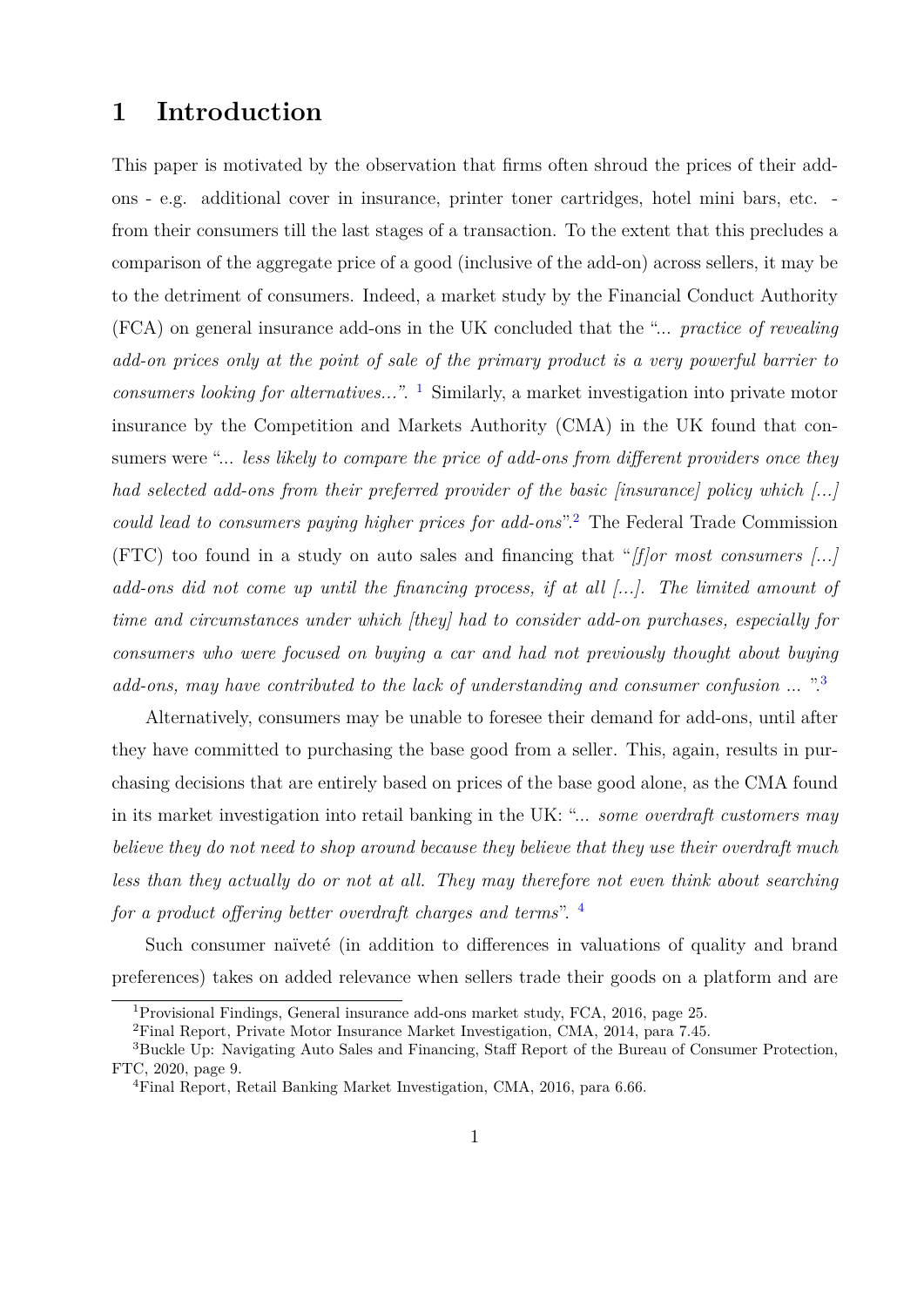charged a commission fee that raises their costs. When there exist cost asymmetries between sellers - due to differences in the fees charged and/ or in marginal costs of production - and they pass on any increases in costs to their customers, it has a bearing on consumer choice, add-on pricing and cost pass-through, and platform fees and revenues.

More specifically, this paper examines the following research questions. First, how do sellers trading goods on a platform pass on the costs associated with commission fees to consumers, i.e. how do fees influence the price structure - the relative prices of base goods and add-ons - and the level of prices. How does the degree and nature of pass-through differ when sellers' marginal costs of production increase as opposed to an increase in their fees? Second, when a fraction of consumers are naive and are either uninformed about add-on prices or are unable to foresee their demand for the add-on at the outset, how does this influence cost pass-through? A related question is how does the naïveté of such consumers affect their welfare. Further, how does the fraction of consumers who only buy the base good affect pass-through? Third, how do cost asymmetries between sellers influence sellers' pricing strategies. Finally, how does the interplay of these forces affect the commission fees charged by the platform and its fees revenues? Are platforms benefitted by the presence of naive consumers who are captive at the point of sale and can be sold expensive add-ons? Or are their revenues increasing in the fraction of sophisticated, well informed consumers who drive down prices, thereby leading to greater buyer traffic on platforms? How do platforms determine the commission fees charged from sellers when some sellers enjoy cost efficiencies? Can fees potentially reverse the efficiencies enjoyed by a low-cost seller?

In our model, two sellers located at the ends of a Hotelling line sell vertically differentiated goods, namely a base good and a bundle of higher quality, comprising of the base good with an additional add-on. The sellers list their goods on a platform such as a price comparison web site which charges them a flat commission fee each time a sale is made via the platform. Fees are typically determined by the platform and are not *ex ante* identical across sellers. Further, marginal costs of production are identical for the two goods but vary across the sellers; we assume, without loss of generality, that seller 1's costs are higher.

Consumers, distributed uniformly along the Hotelling line, differ from one another in three dimensions. First, consumers are differentiated by an idiosyncratic taste parameter that captures how well the sellers' goods match their preferences. Second, they differ in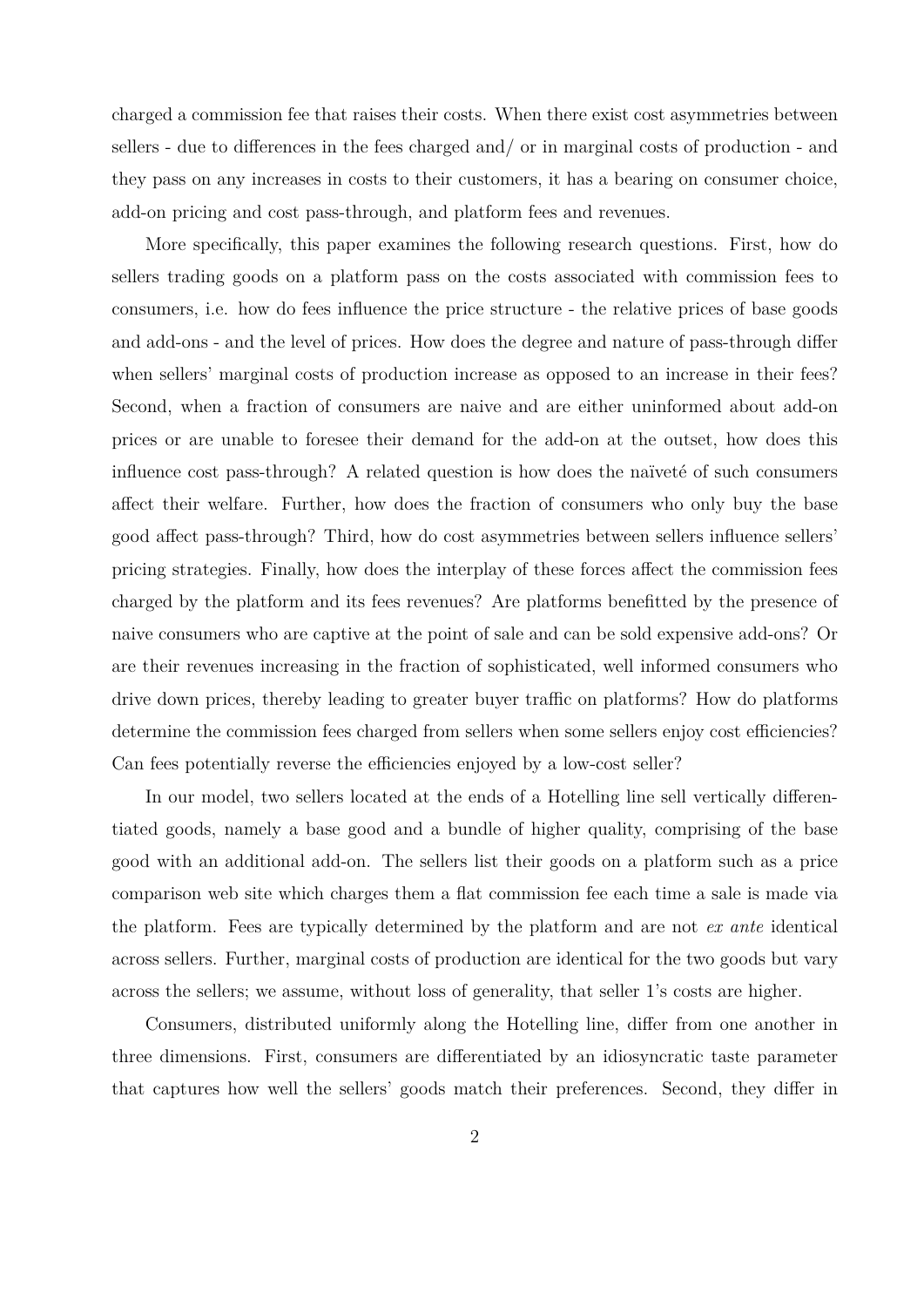their level of sophistication. We assume that naive consumers are, for the reasons mentioned above, entirely guided by the prices of base goods when choosing the seller to buy from, while sophisticated consumers take into account the *total* cost of the good (inclusive of the add-on) when choosing a seller. Finally, consumers differ in their marginal utility of income. As in Ellison (2005), consumers with lower marginal utilities of income have relatively higher incremental valuations of quality (are "high type") and are less sensitive to price differences across the sellers than consumers with a high marginal utility of income (are "low type"). We assume that of the high type consumers, a fraction are sophisticated while the rest are naive.

The timing of the game is as follows. First, the platform decides the commission fees to be paid by sellers. We capture the typically long-term and sticky nature of contracts between sellers and a platform and the continual entry of new sellers on the platform by modeling one of the sellers as an incumbent whose fees is determined by the platform at an earlier date. We assume, without loss of generality, that the high-cost seller is the incumbent and normalise its fees to one. Thus, the platform only determines the fees,  $c_2^*$  $x_2^*$ , to be paid by the efficient seller in the first stage. We assume that fees are common knowledge. Then, sellers simultaneously choose the prices of their base good and bundle. Finally, consumers decide whether to purchase the base good only or the bundle and the seller to buy from.

As expected, at the equilibrium, sellers charge a higher price for the bundle than for the base good alone and consumers self-select, with low type consumers buying only the base good and the high type consumers buying the add-on too. But, perhaps, the more interesting findings of the paper are to do with the impact of consumer naïveté, brand preferences and differences in valuations of quality, together with cost asymmetries between sellers, on sellers' pricing strategies and platform fees and revenues.

Lower costs allow the efficient seller to set a relatively low price for its base good, but interestingly, its add-on is more expensive than that sold by the high-cost seller. This is because a high priced add-on allows it to extract the relatively higher surplus of the naive consumers. Low headline prices lure these consumers (in addition to consumers with a low valuation of quality), who are then locked-in and sold expensive add-ons at the point of sale. In contrast, the high-cost seller passes on its higher costs through the price of its base good. As marginal costs of production are identical for the two goods, profit margins are higher on sales of the bundle. Consequently, the high-cost seller keeps its add-on prices low - in an attempt to keep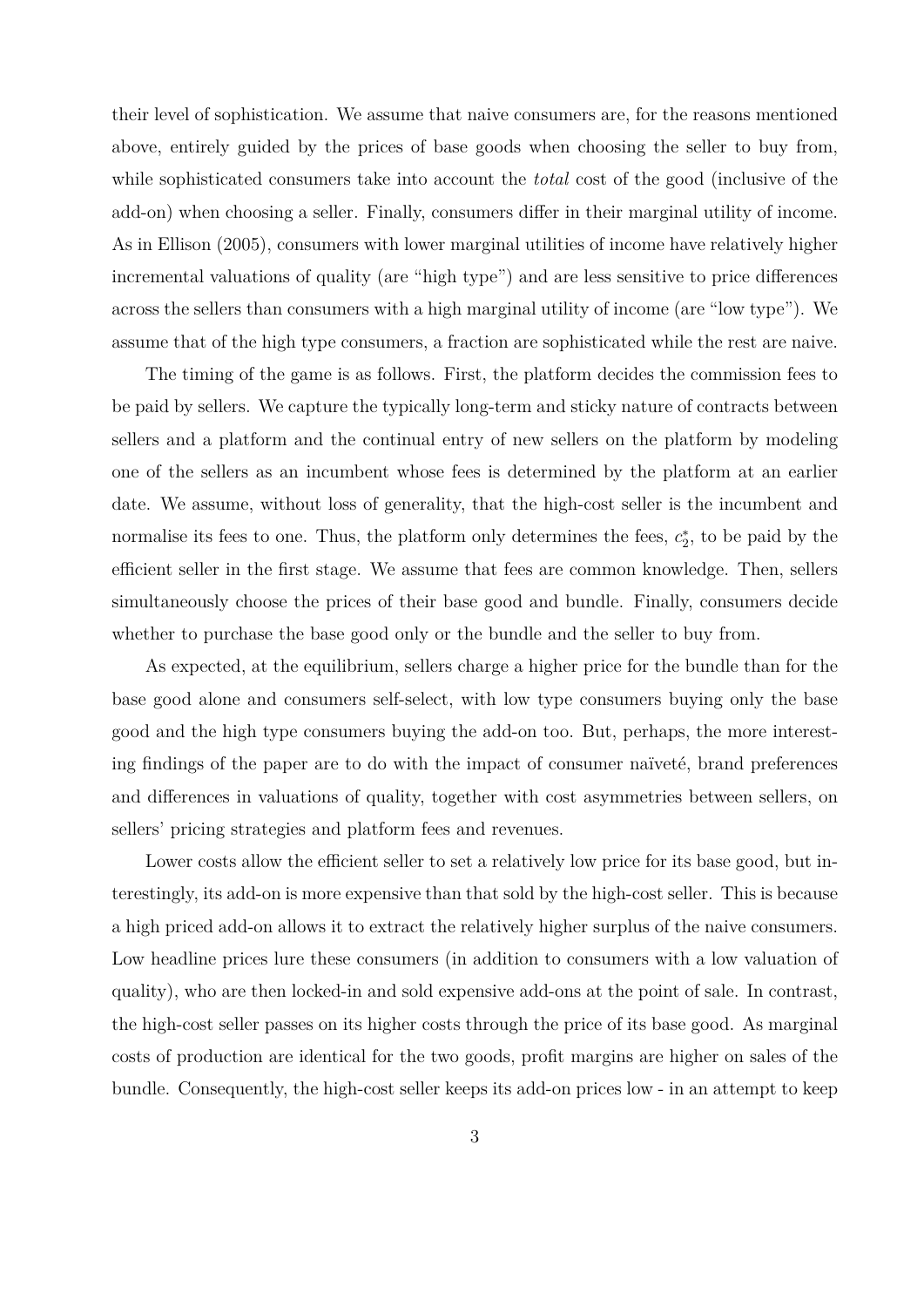the total price of its bundle competitive - so as to protect the more profitable sales of the bundle. Nevertheless, its bundle too is more expensive than the one sold by the efficient seller.

However, there are marked deviations from these pricing strategies when the fraction of low type consumers in the population is low enough, or when there are very few sophisticated or naive consumers in the population. Specifically, when there are no sophisticated consumers in the population, so that all consumers are either naive or are of low type, the relative prices of base goods become pivotal to purchase decisions. Consequently, competitive pressure ensures that base good prices converge. The high-cost seller is now unwilling to charge a high price of its base good and, instead, offers a more expensive add-on to recover its higher costs. Conversely, when there are no naive consumers, sellers have a lower incentive to set high prices for their add-ons (to extract the surplus of such consumers), and add-on prices converge. Lastly, when there are no low type consumers, the efficient seller offers a more expensive base good but lowers the price of its add-on. All consumers buy the bundle now and these price adjustments allow the efficient seller to charge a higher price for its bundle while maintaining the competitiveness of its price.

That the efficient seller's headlines prices are, in general, cheaper but its add-on more expensive, results, not surprisingly, in a mass of naive consumers who make suboptimal decisions; they purchase the bundle from the efficient seller and are *ex post* worse off than if they had purchased from the high-cost seller. We find that an increase in the commission fee,  $c_2^*$ 2 , reduces the mass of such consumers by bringing about a realignment in the add-on prices of the sellers. Following an increase in the fee, the efficient seller raises the price of its base good partially to recover its higher costs (due to the increase), but reduces the price of its add-on to ensure that the price of its bundle remains competitive. In response, the prices of goods sold by the high-cost seller increase as well, but to a smaller extent. For similar reasons, an increase in the marginal cost of the sellers, that affects them both uniformly, is also passed on only through the price of the base good; however, in this case, the cost pass-through is complete.

The next set of findings examines how the extent of the cost pass-through (of higher fees) varies with changes in price sensitivities, the extent of consumer naïveté and differences in consumer valuations of quality. When the proportion of low type consumers in the population is very high, most consumers in the population are very price sensitive and purchase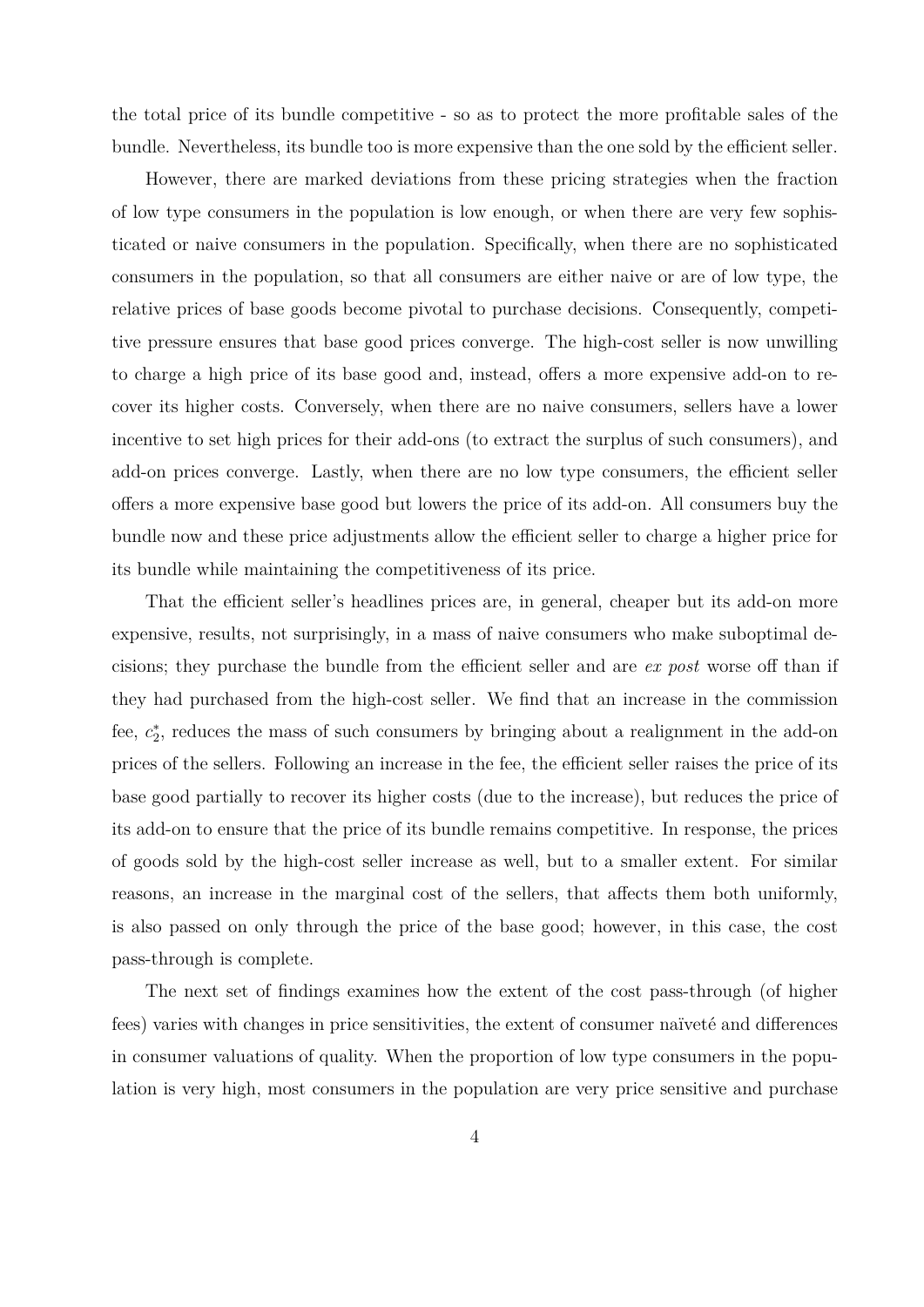the base good only. Hence, the efficient seller is unable to pass on the increase in costs arising from an increase in fees through the price of the base good. As cost pass-through via the base good is low, the downward pressure on add-on prices (to keep bundle prices competitive) is also low. Consequently, add-on prices, too, decrease to a lesser extent. Similar results are obtained when the fraction of sophisticated consumers in the population,  $\beta$ , is high.

In the limiting case, i.e. when  $\beta$  is close to zero, the prices of the sellers' base goods are equal, as discussed above, and any increase in fees results in an equal increase in these prices. In the absence of the relatively more price sensitive and sophisticated consumers, add-on prices have little bearing on the purchasing behaviour of consumers; the low type consumers buy only the base good while the naive consumers do not consider these prices at the outset and are captive at the point of sale. Thus, the efficient seller passes on the increase in costs (arising from an increase in fees) by selling more expensive add-ons than before.

Conversely, when  $\beta$  is close to one, there are no naive consumers and sellers lose the incentive to set high prices for their add-ons. The efficient seller passes on an increase in its costs by charging a higher price for its base good. Add-on prices are left unchanged to keep the total price of its bundle competitive.

The last set of findings examines platform fees and revenues. We find that the platform charges a higher fee from the efficient seller but this higher rate does not reverse the latter' cost advantage. This is because when  $c_2^* > 1$ , a further increase in fees, at the equilibrium, results in a loss in net fee revenue - due to shifts in demand in favour of the high-cost seller following changes in relative prices as discussed above - that is exactly offset by the gain in revenue due to the higher fee, *per se*. Simply put, the higher fee allows the platform to gain greater fee revenues by leveraging the higher demand that the efficient seller faces due to its cost efficiencies.

Further, we find, perhaps counterintuitively, that platform revenues are increasing in the price sensitivity of naive consumers. When consumers are more price sensitive, lower prices charged by the efficient seller, at equilibrium, result in a greater demand for its goods. This, in turn, results in an increase in the platform's fees revenues as it charges a higher fee from the efficient seller. However, heightened price sensitivity also results in a lower fee (which, in turn, influences prices and demand), but we find that the former effect dominates so that revenues increase.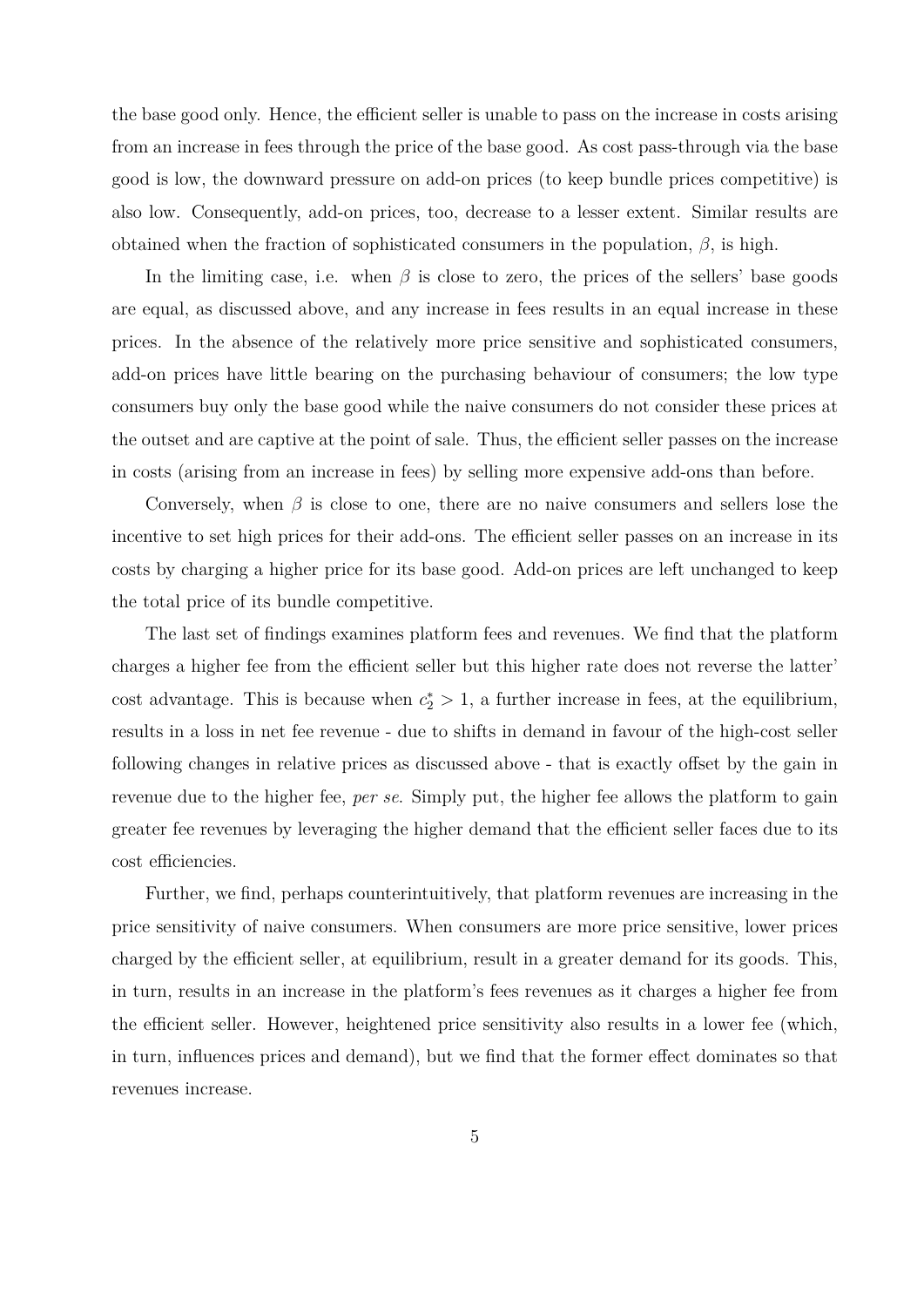Also, one may expect that as low type consumers buy only the low priced base good, an increase in the proportion of such consumers in the population would depress the platform's revenues. We find that the converse holds true and that revenues increase. This is because while  $c_2^*$  decreases with an increase in the proportion of such consumers - leading to a drop in the platform's revenues - there is also a shift in demand in favour of the efficient seller. The latter occurs due to a change in relative prices following an increase in the proportion of low type consumers - base good prices fall for both sellers, with a greater drop observed in the prices of goods sold by the efficient seller (due to its lower costs). As  $c_2^* > 1$ , this shift in demand results in an increase in platform fees revenues. We find that the latter effect dominates.

Again, contrary to the expectation that an increase in the fraction of sophisticated consumers in the population would depress platform revenues - owing to their greater price sensitivity and sophistication - revenues increase. An increase in the presence of such consumers in the population results in a site-wide drop in prices (including that of the add-on), with a disproportionately greater drop in prices of goods sold by the efficient seller. This shifts demand in favour of the efficient seller and as it is charged a higher fee, platform revenues increase. We find that the fee itself, decreases too, but the former effect dominates leading to an increase in revenues.

Finally, revenues are found to be increasing in the cost advantage of the efficient seller. An increase in the latter results in lower costs leading to a drop in prices charged by the efficient seller. In response, the high-cost seller lowers its prices too, though to a lesser extent, leading to a shift in demand in favour of the efficient seller. As the fees charged from the latter are higher, platform revenues increase. Further,  $c_2^*$  $x_2^*$  itself rises with increases in the cost advantage, so that revenues increase.

**Related Literature**: This paper is at the interface of three streams of literature. The first examines add-on pricing strategies of firms; more specifically, the factors influencing a firm's decision to bundle add-ons, their pricing and the impact on profits. While early studies (Gabaix and Laibson (2006), Lal and Matutes (1994), Verboven (1999)) argued that any profits earned on add-ons would be competed away in the form of lower prices of the base good, Ellison (2005) was the first to show that add-ons can actually raise profits by creating an adverse selection problem that makes price-cutting unappealing. Other studies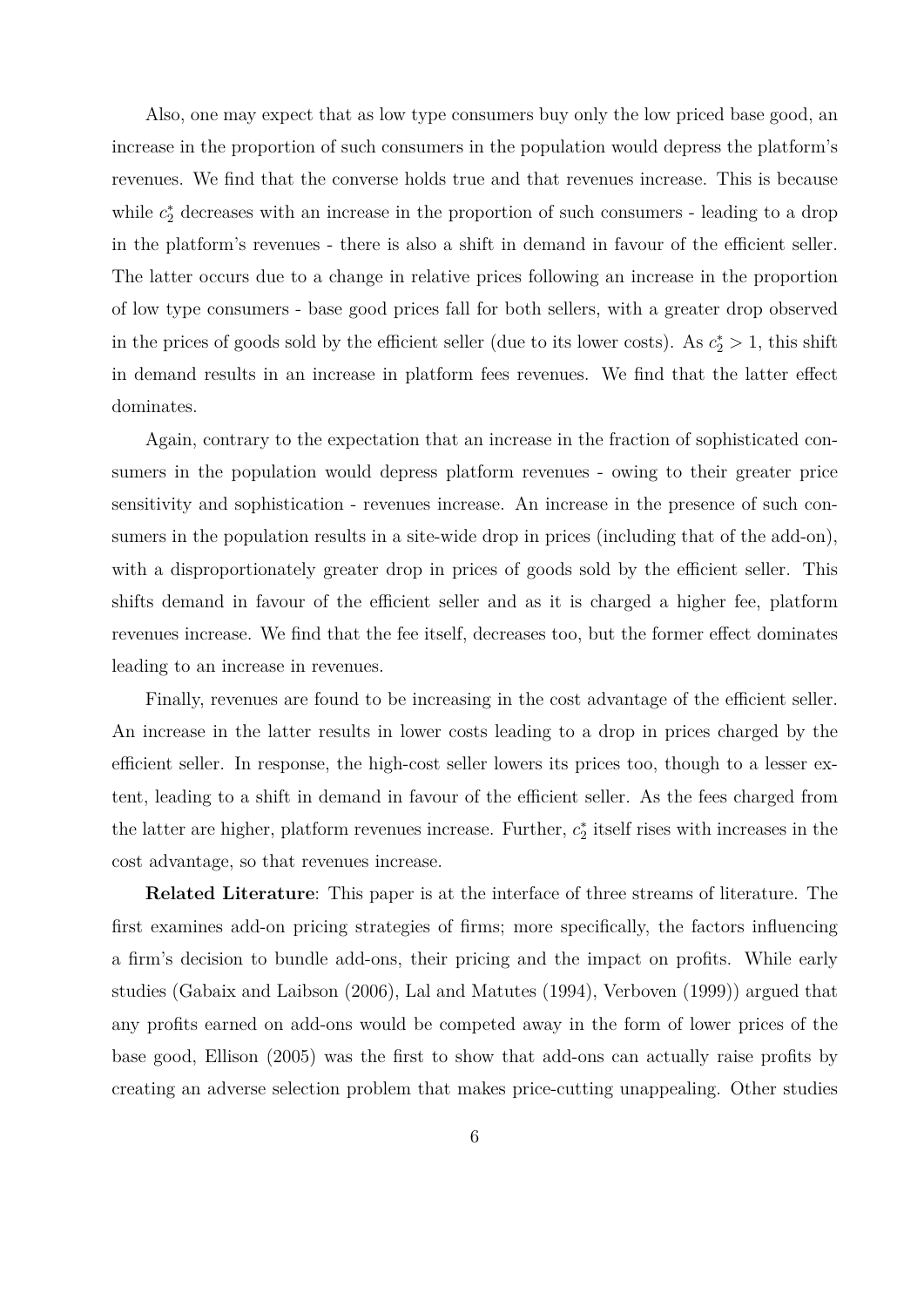focus on factors that impinge on a firm's decision of whether to bundle add-ons, and their pricing. For instance, Geng et al. (2018) explores how a firm's add-on strategy is influenced by an online platform's distribution contract choice. Similarly, Choudhary and Zhang (2016) analyses the impact of competition on firms' decisions of whether to bundle add-ons or offer them à la carte, when firms have asymmetric qualities. Borenstein et al. (2000) looks at whether competition in the durable-equipment market necessarily suppresses the exercise of market power in the aftermarket.

The second stream of literature studies how consumer naïveté affects market outcomes. Shapiro (1995) identifies the presence of myopic/ poorly informed consumers as one of the causes of market failure in aftermarkets. Verboven (1999) studies firms' add-on pricing strategies in an environment with vertical and horizontal differentiation, where there is a group of myopic consumers in the market. Gabaix and Laibson (2006) examines firms' decisions of whether to advertise or shroud their add-on prices when some consumers are boundedly rational or myopic and derives conditions under which competitive price cutting and educational advertising does not occur in equilibrium.

Armstrong (2015) discusses when the presence of savvy consumers results in search externalities that improve the deals available to all consumers, and when non-savvy consumers give rise to ripoff externalities and fund generous deals for all consumers. Shulman and Geng (2013, 2016) examine the implications for consumer welfare and profits when firms are horizontally and vertically differentiated and there is a segment of naive consumers who are unaware of add-on fees at the outset.

More recently, an emerging stream of literature focuses on agency pricing and examines how involvement of trading platforms and the nature of the contract between them and firms influences pricing strategies. Hao and Fan (2014) studies pricing of e-books and e-readers and social welfare under wholesale and agency pricing models. Ronayne (2020) examines whether consumers, including those who do not use price comparison websites, are better off with the presence of such sites in the market place. Wang and Wright (2020) argues that despite the possibility of showrooming, insistence on price parity clauses such as MFNs often harm consumers. Other work in this area includes Tian et al. (2017) that examines profitability under wholesale pricing vs. agency pricing. Similarly, Hao et al. (2016) examines advertising revenue-sharing contracts under agency pricing for app sales.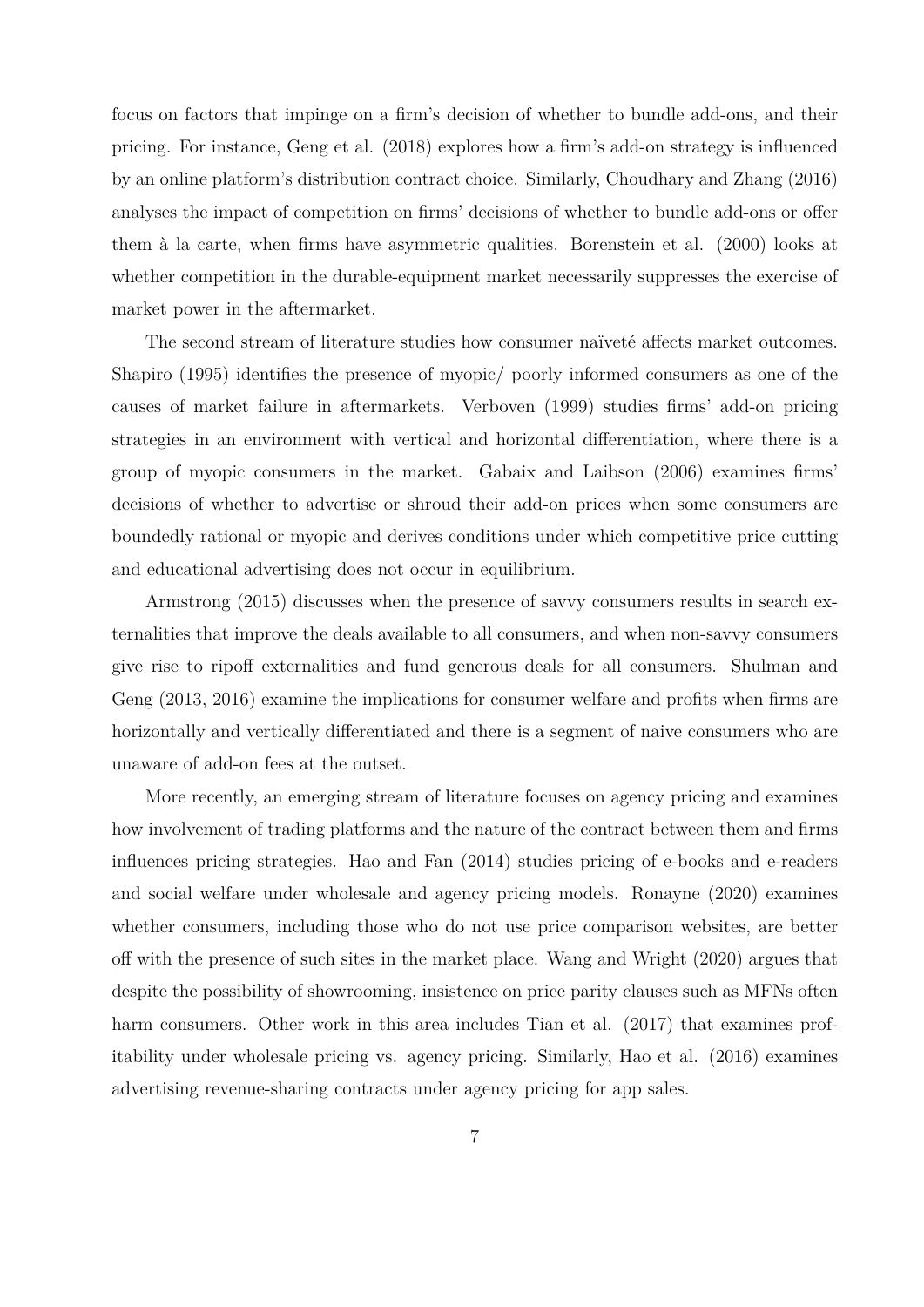This paper adds to the literature by examining how naïvete, brand preferences and differing price sensitivities of consumers, together with cost asymmetries between sellers, influence consumer buying behaviour, pricing strategies and cost pass-through by sellers and platform revenues. More specifically, it explores the level and the structure of prices - i.e. the relative prices of base goods and add-ons - and the extent of cost pass-through, when sellers are charged a commission fee for trading their goods on a platform which, in turn, is shaped by the interplay of these factors.

The rest of the paper is structured as follows. The next section lays out the model while Section 3 describes the key findings of the paper. Section 4 concludes the paper. Proofs are collected in an Appendix.

### **2 Model**

There are two sellers in the market, indexed by  $i \in \{1,2\}$  and located at the two ends of a Hotelling line, that sell two vertically differentiated goods. These include a base good of low quality and a bundle of higher quality, comprising of the base good with an additional add-on, with prices  $p_{iL}$  and  $p_{iH}$  respectively. Marginal costs of production are constant and identical for the low and high quality goods, but vary across the sellers. We assume, without loss of generality, that seller 1's marginal cost is *k* while seller 2's cost is  $k - x$ , where  $x > 0$ .

Sellers list their goods on a platform such as a price comparison web site, which charges a flat commission fee each time a sale is made via the platform. We assume that fees are determined by the platform and are not *ex ante* identical across sellers. As new sellers continually enter the market and negotiate with platforms to appear in their listings, and contracts between platforms and sellers are typically long term and sticky in nature, we model a situation whereby there is an incumbent seller with an existing contract. Without loss of generality, we normalise the commission fees paid by this seller to one, i.e.  $c_1 = 1$ , while the fees paid by a new seller, *c*2, is determined by the platform so as to maximise its payoff.

There is a measure one of consumers, distributed along the Hotelling line, who differ from one another in three dimensions. First, consumers are differentiated by an idiosyncratic taste parameter  $\theta \sim U[0, 1]$  that characterises how well the sellers' goods match their preferences. Second, consumers differ in their level of sophistication. More specifically, some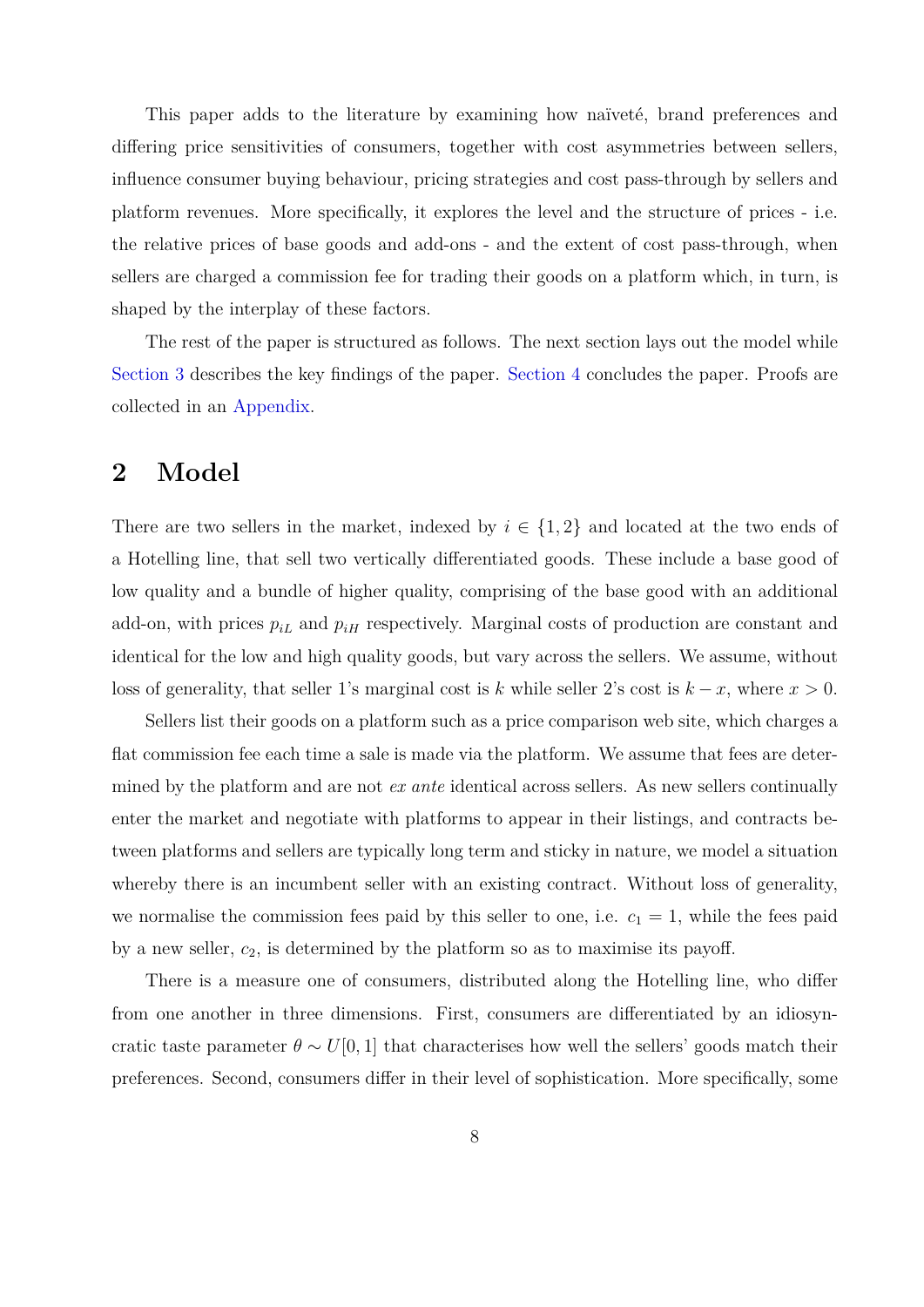consumers are naive and either cannot observe or do not consider sellers' add on prices possibly because they do not foresee their demand for the add-on - until after they have committed to purchasing the base good from a seller. Therefore, such consumers only consider the price of the base good when choosing which seller to buy from. However, they are locked-in and buy high-priced add-ons at the point of sale. In contrast, sophisticated consumers consider the aggregate price of a good, i.e. inclusive of the add-on, when choosing a seller. Finally, consumers differ in their marginal utility of income, *α*. Thus, for a proportion *γ* of consumers,  $\alpha = \alpha_l$ . Of the remaining  $1 - \gamma$  consumers, for a proportion  $\beta$  of consumers,  $\alpha = \alpha_s$ , while for the remaining  $(1 - \gamma)(1 - \beta)$  consumers,  $\alpha = \alpha_n$ , where  $0 < \alpha_n < \alpha_s < \alpha_l$ . As in Ellison (2005), consumers with lower marginal utilities of income, i.e.  $\alpha = \alpha_s, \alpha_n$ , have a relatively higher incremental valuation of quality (are "high type") and are less sensitive to price differences across the sellers than consumers with  $\alpha = \alpha_l$  (are "low type"). We assume that consumers with  $\alpha = \alpha_s$  are sophisticated, while those with  $\alpha = \alpha_n$  are naive. Indeed, the CMA found that "... *customers [who] use an unarranged overdraft facility are generally less likely to switch than [those using] an arranged overdraft facility*".5,6

The utility of a consumer of type  $(\theta, \alpha)$  from consumption of the high quality bundle is  $u - \theta - \alpha p_{1H}$  when he buys from the high-cost seller and  $u - (1 - \theta) - \alpha p_{2H}$  if he buys from the efficient seller. His utility,  $u-y-\theta-\alpha p_{1L}$ ,  $y>0$ , is lower, if he buys the base good from the high-cost seller and  $u - y - (1 - \theta) - \alpha p_{2L}$  if he buys it from the efficient seller. Each consumer buys at most one unit of the good and derives zero utility if he does not make a purchase. We assume that *u* is large enough so that the market is covered.

The timing of the game is as follows. First, the platform decides the commission fees, *c* ∗ <sup>\*</sup><sub>2</sub>, to be paid by the efficient seller (with  $c_1^*$  normalised to one); fees are common knowledge. Second, sellers simultaneously choose the prices of their goods,  $p_{iL}$  and  $p_{iH}$ ,  $i \in \{1,2\}$ . Finally, consumers decide whether to purchase the base good only or the high quality bundle and the seller to buy from. Note that the add-on cannot be bought in isolation.

<sup>5</sup>Final Report, Retail Banking Market Investigation, CMA, UK, 2016, para 6.46.

 $6$ Overdraft facilities refer to the ability to borrow money from a bank on a short-term flexible basis, whether arranged in advance with the bank or unarranged.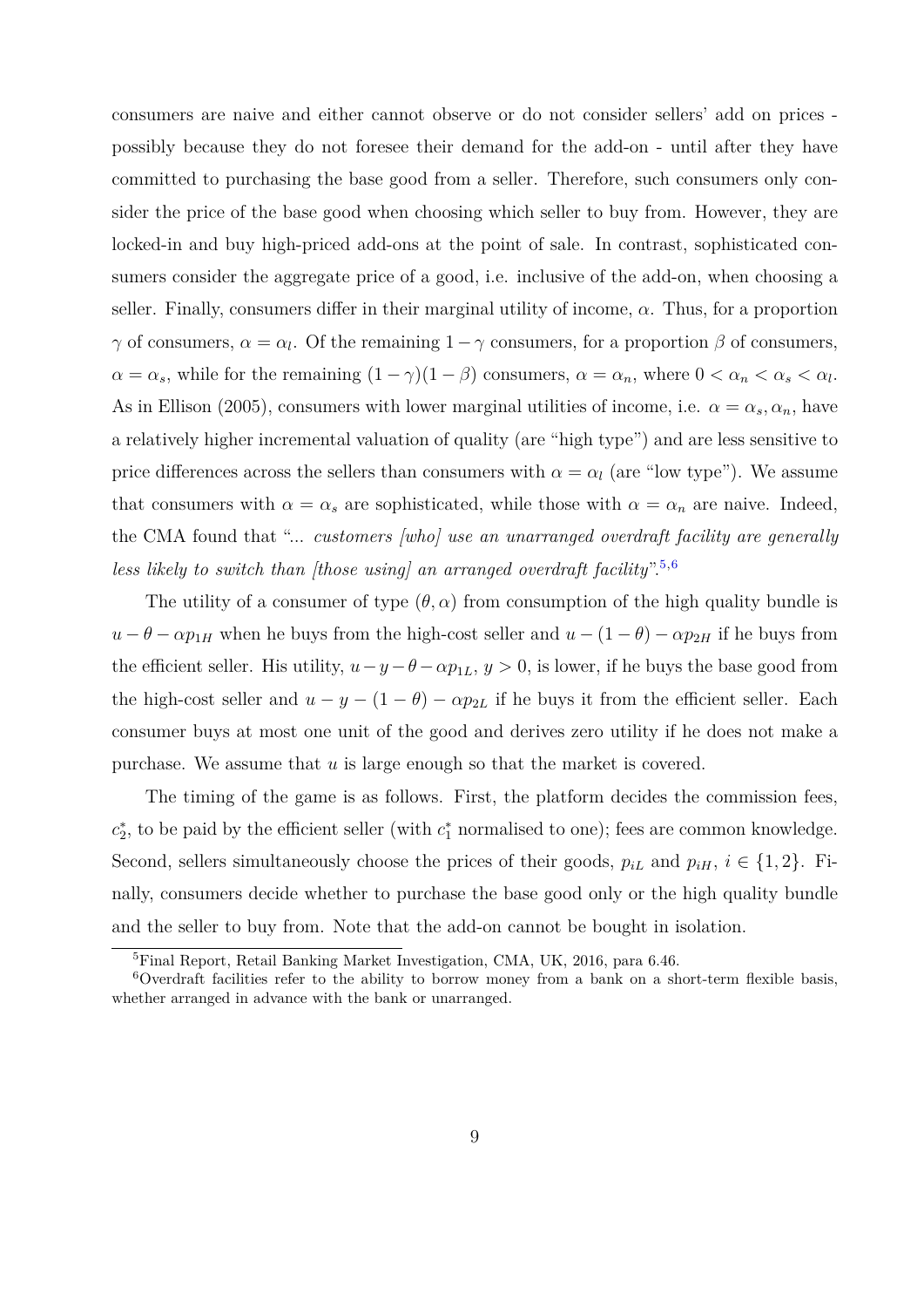## **3 Equilibrium**

As "high type" consumers (with  $\alpha = \alpha_s, \alpha_n$ ) have a higher valuation of quality, they are more likely to buy add-ons while "low type" consumers (with  $\alpha = \alpha_l$ ) buy the base good only. For such purchasing behavior to hold, the following individual rationality and incentive compatibility constraints must be satisfied.

i. For low type consumers who buy the base good from, say, the high-cost seller:

$$
u - y - \theta - \alpha_l p_{1L} \geq 0
$$
  
\n
$$
u - y - \theta - \alpha_l p_{1L} \geq u - \theta - \alpha_l p_{1H}
$$
  
\n
$$
u - y - \theta - \alpha_l p_{1L} \geq u - (1 - \theta) - \alpha_l p_{2H}
$$
  
\n
$$
u - y - \theta - \alpha_l p_{1L} \geq u - y - (1 - \theta) - \alpha_l p_{2L}
$$

ii. For high type sophisticated consumers who buy the bundle from, say, the high-cost seller:

$$
u - \theta - \alpha_s p_{1H} \geq 0
$$
  
\n
$$
u - \theta - \alpha_s p_{1H} \geq u - y - \theta - \alpha_s p_{1L}
$$
  
\n
$$
u - \theta - \alpha_s p_{1H} \geq u - y - (1 - \theta) - \alpha_s p_{2L}
$$
  
\n
$$
u - \theta - \alpha_s p_{1H} \geq u - (1 - \theta) - \alpha_s p_{2H}
$$

iii. For high type naive consumers who choose a seller based on a comparison of base good prices but eventually buy the bundle from, say, the high-cost seller:

$$
u - \theta - \alpha_n p_{1H} \geq 0
$$
  

$$
u - \theta - \alpha_n p_{1H} \geq u - y - \theta - \alpha_n p_{1L}
$$
  

$$
u - y - \theta - \alpha_n p_{1L} \geq u - y - (1 - \theta) - \alpha_n p_{2L}
$$

Similar constraints apply for consumers who purchase from the other seller.

We first consider the demand from low type consumers. Such consumers are indifferent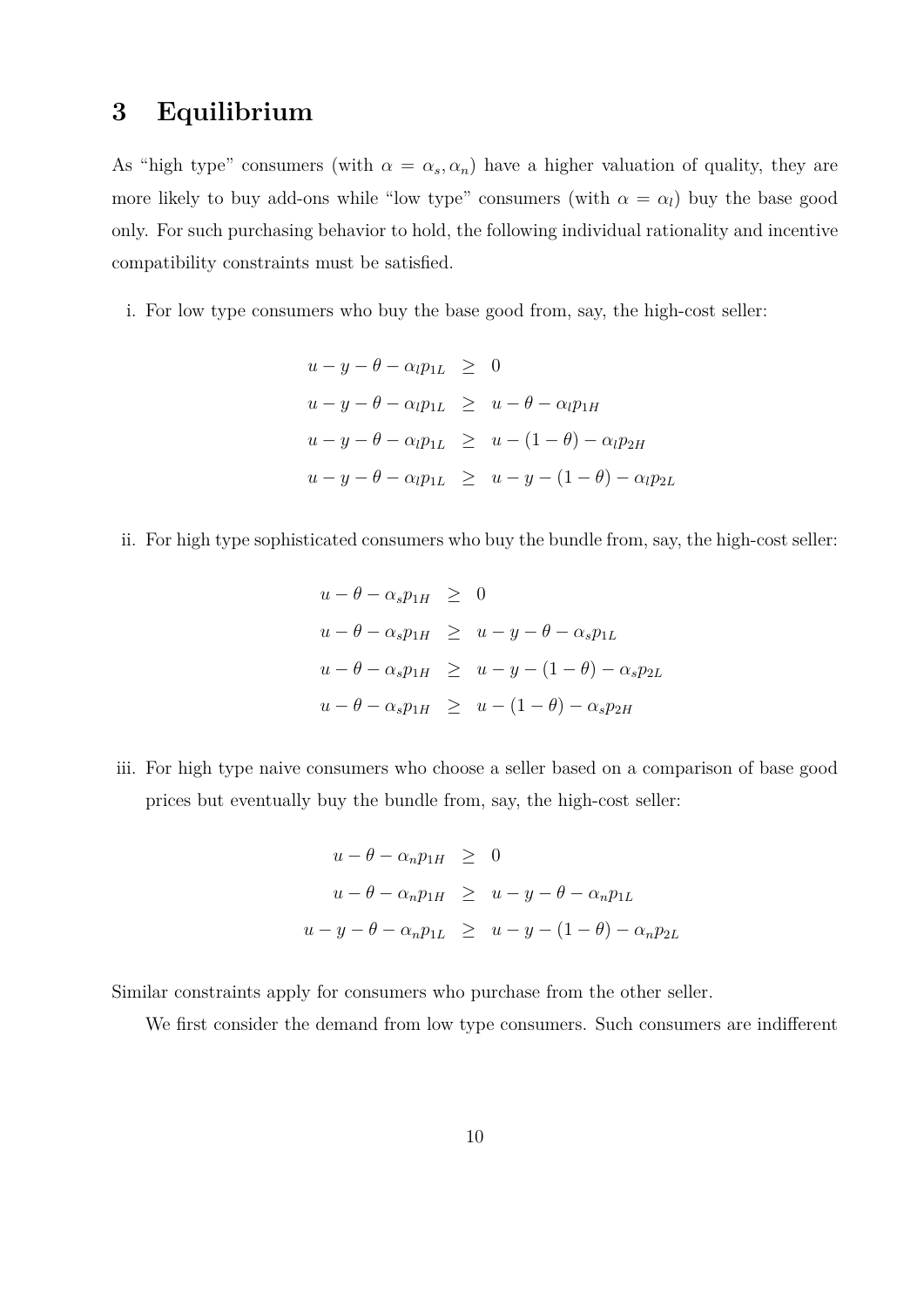between the two sellers if

$$
u - y - \theta - \alpha_l p_{1L} = u - y - (1 - \theta) - \alpha_l p_{2L}
$$

The high-cost seller draws consumers with

$$
\theta \le \theta_l = \frac{1}{2} + \frac{\alpha_l (p_{2L} - p_{1L})}{2}
$$

while the remaining consumers buy from the other seller. The high-cost seller's profit from such consumers is then given by

$$
\gamma \left( \frac{1}{2} + \frac{\alpha_l (p_{2L} - p_{1L})}{2} \right) (p_{1L} - 1 - k) \tag{1}
$$

Next, we consider the demand from sophisticated consumers who purchase the add-on as well and take its price into consideration at the time of making their purchase decision. Specifically, they compare the total price of the good across sellers when deciding who to purchase from. Such consumers are indifferent between the two sellers if

$$
u - \theta - \alpha_s p_{1H} = u - (1 - \theta) - \alpha_s p_{2H}
$$

They buy from the high-cost seller if

$$
\theta \le \theta_s = \frac{1}{2} + \frac{\alpha_s (p_{2H} - p_{1H})}{2}
$$

while the remaining consumers buy from the other seller. Then, the high-cost seller's profit from such consumers is given by

$$
(1 - \gamma)\beta \left(\frac{1}{2} + \frac{\alpha_s(p_{2H} - p_{1H})}{2}\right)(p_{1H} - 1 - k) \tag{2}
$$

Finally, we consider the demand from naive consumers. They are indifferent between the two sellers if

$$
u - y - \theta - \alpha_n p_{1L} = u - y - (1 - \theta) - \alpha_n p_{2L}
$$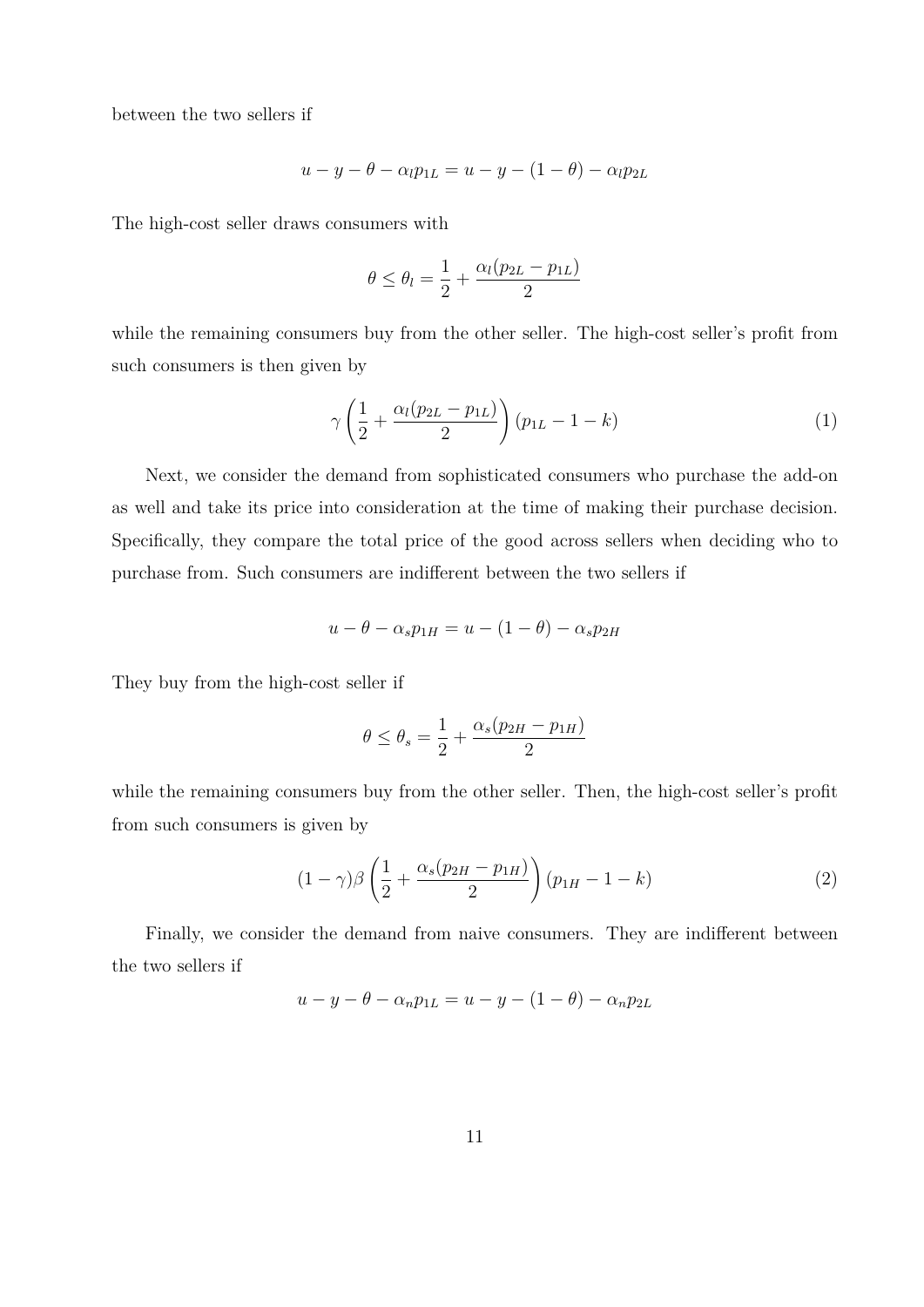and buy from the high-cost seller if

$$
\theta \le \theta_n = \frac{1}{2} + \frac{\alpha_n (p_{2L} - p_{1L})}{2}
$$

However, since they eventually buy the add-on too, the high-cost seller's profit from such consumers is

$$
(1 - \gamma)(1 - \beta)\left(\frac{1}{2} + \frac{\alpha_n(p_{2L} - p_{1L})}{2}\right)(p_{1H} - 1 - k) \tag{3}
$$

Note that naive consumers, owing to their naïveté or lack of information, may not, ex *post*, always make rational choices. In particular, as their choice of seller is entirely guided by a comparison of the prices of base goods but they purchase the add-on too at the point of sale, it may be that some consumers would be better off purchasing the bundle from the other seller.

Then, from equations (1), (2) and (3), the high-cost seller's maximisation problem is

$$
\max_{p_{1L}, p_{1H}} \pi_1 = \gamma \left( \frac{1}{2} + \frac{\alpha_l (p_{2L} - p_{1L})}{2} \right) (p_{1L} - 1 - k) +
$$
  

$$
(1 - \gamma)\beta \left( \frac{1}{2} + \frac{\alpha_s (p_{2H} - p_{1H})}{2} \right) (p_{1H} - 1 - k) +
$$
  

$$
(1 - \gamma)(1 - \beta) \left( \frac{1}{2} + \frac{\alpha_n (p_{2L} - p_{1L})}{2} \right) (p_{1H} - 1 - k) \tag{4}
$$

Similarly, the low-cost seller's maximisation problem is

$$
\max_{p_{2L}, p_{2H}} \pi_2 = \gamma \left( \frac{1}{2} - \frac{\alpha_l (p_{2L} - p_{1L})}{2} \right) (p_{2L} - c_2 - k + x) +
$$

$$
(1 - \gamma) \beta \left( \frac{1}{2} - \frac{\alpha_s (p_{2H} - p_{1H})}{2} \right) (p_{2H} - c_2 - k + x) +
$$

$$
(1 - \gamma) (1 - \beta) \left( \frac{1}{2} - \frac{\alpha_n (p_{2L} - p_{1L})}{2} \right) (p_{2H} - c_2 - k + x) \tag{5}
$$

Suppose the prices that maximise sellers' profits are  $p_1^*$  $j_{1L}^{*}(c_2), p_{2L}^{*}(c_2), p_{1H}^{*}(c_2)$  and  $p_{2H}^{*}(c_2)$ . Then, the platform's payoff, comprising of the revenues from the commission fee it charges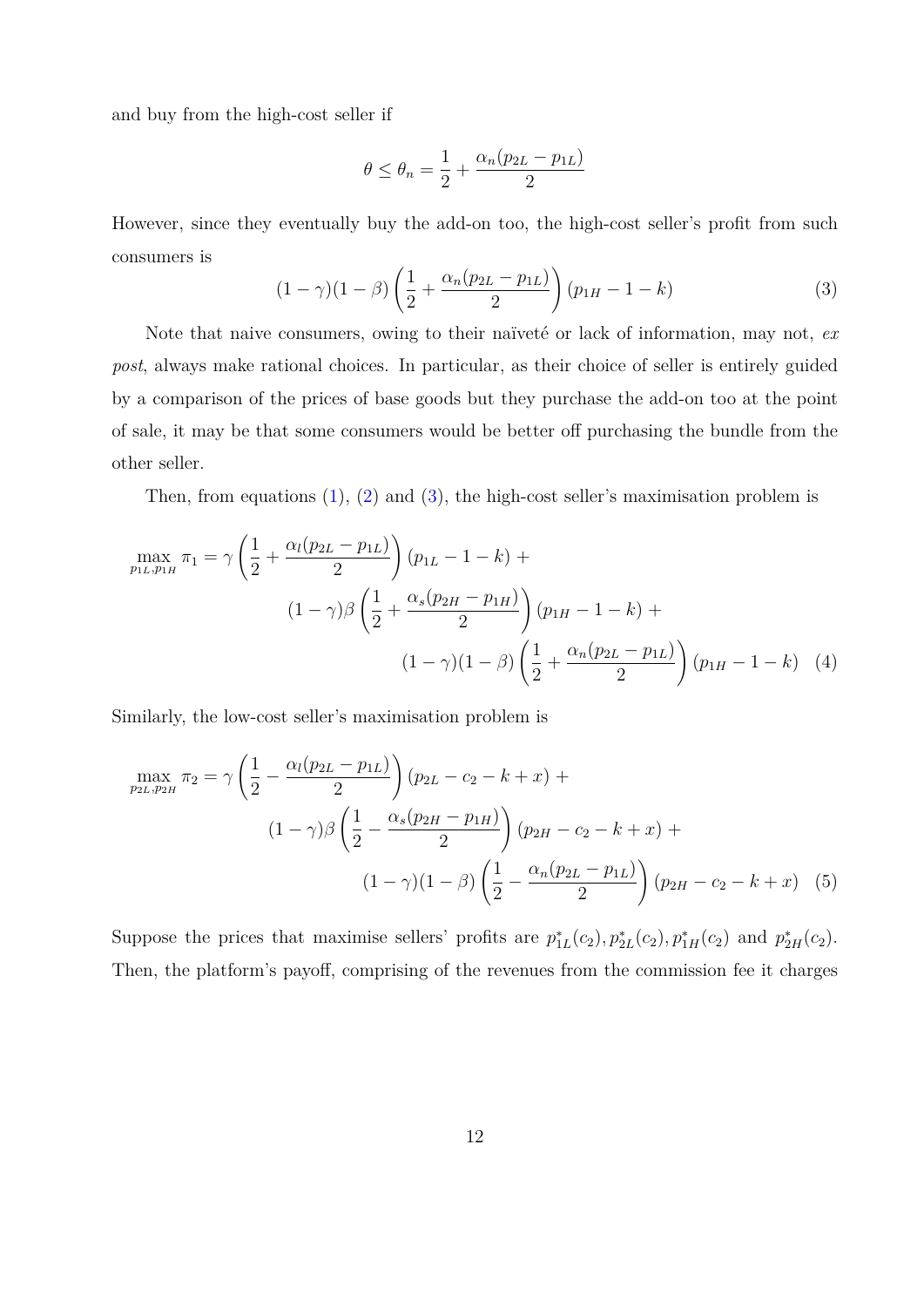the sellers, is given by

$$
\pi_P = \gamma \left( \frac{1}{2} + \frac{\alpha_l (p_{2L}^* - p_{1L}^*)}{2} \right) + (1 - \gamma) \beta \left( \frac{1}{2} + \frac{\alpha_s (p_{2H}^* - p_{1H}^*)}{2} \right) +
$$
  

$$
(1 - \gamma)(1 - \beta) \left( \frac{1}{2} + \frac{\alpha_n (p_{2L}^* - p_{1L}^*)}{2} \right) + c_2 \gamma \left( \frac{1}{2} - \frac{\alpha_l (p_{2L}^* - p_{1L}^*)}{2} \right) +
$$
  

$$
c_2 (1 - \gamma) \beta \left( \frac{1}{2} - \frac{\alpha_s (p_{2H}^* - p_{1H}^*)}{2} \right) + c_2 (1 - \gamma)(1 - \beta) \left( \frac{1}{2} - \frac{\alpha_n (p_{2L}^* - p_{1L}^*)}{2} \right) \tag{6}
$$

and the platform maximises its payoff with respect to the commission fees,  $c_2$ .

We find that, as expected, sellers charge a higher price for the bundle than for the base good, at the equilibrium, and consumers self-select, with low type consumers buying only the base good and the high type consumers buying the add-on too. Lower total costs, despite higher fees, allow the efficient seller to keep its prices low - its base good and bundle prices are cheaper but its add-on is more expensive. Due to its low headline and bundle prices it draws a greater share of the low type and sophisticated consumers. In addition, a greater number of naive consumers - who are entirely guided by relative prices of base goods in their choice of seller - also opt to purchase from the efficient seller. Once locked-in, they are sold expensive add-ons that allow the efficient seller to extract their relatively higher surplus. In contrast, the high-cost seller passes on its higher costs through the price of its base good. Sales of the bundle are more profitable - as the marginal costs of producing the base good or the bundle are identical - and the high-cost seller keeps its add-on prices low in an attempt to keep the total price of its bundle competitive. Nevertheless, its bundle is more expensive than the one sold by the efficient seller.

Consequently, there is a mass of naive consumers (bounded above by  $\frac{1}{2}$ ), who *ex post*, make a sub-optimal decision in purchasing the bundle from the efficient seller; more specifically, their payoff would have been higher had they purchased, instead, from the high-cost seller.

Interestingly, this mass of naive consumers is decreasing in commission fees,  $c_2^*$  $x_2^*$ . This is because an increase in the latter lowers the price of the efficient seller's add-on and raises the price of the add-on sold by the high-cost seller, in addition to raising the prices of both base goods. This realignment in prices occurs for the following reason. An increase in fees, *c* ∗ 2 , raises the efficient seller's costs, that it attempts to recover by passing on to consumers.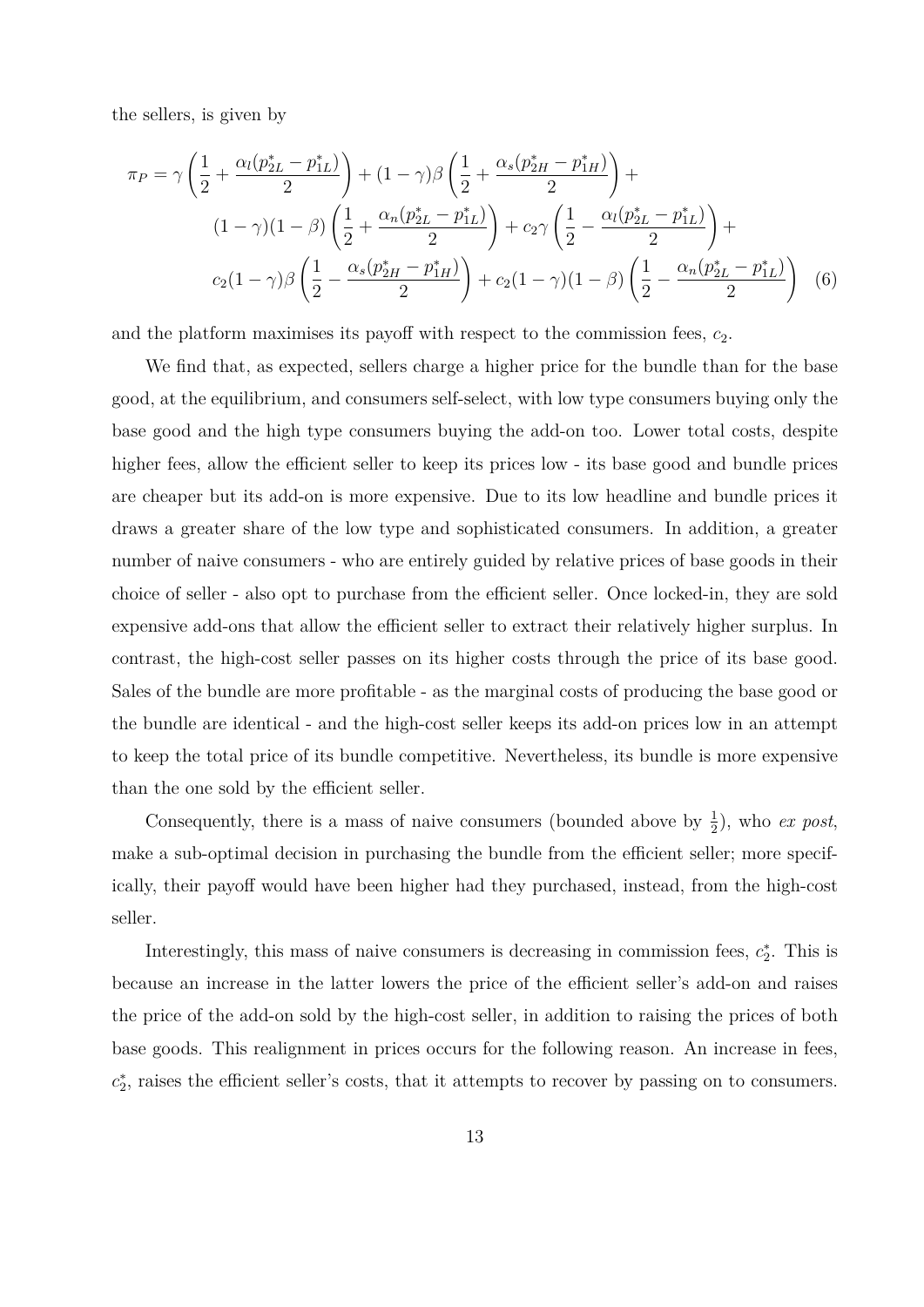Since, sales of the bundle are more profitable owing to their greater margins, the seller passes on an increase in costs primarily through the price of its base good. At the same time, it reduces the price of its add-on, so that the total price of its bundle remains competitive. In response, and given that all consumers are served, the high-cost seller raises its prices too, though to a smaller extent.

We also find that base good prices are decreasing in the fraction of low type consumers, with a greater drop observed in the price charged by the efficient seller, due to its lower costs. There is no change in the prices of add-ons. Similarly, an increase in the mass of sophisticated consumers exerts a downward pressure on all prices due to their greater price sensitivity and consideration of the total price of the bundle in all purchasing decisions.

The following proposition summarises these findings.

**Theorem 1** (Equilibrium)**.** *Suppose two sellers list their vertically and horizontally differentiated products on a platform for which they pay the latter a commission fee. Then, for*  $\alpha_s$ ,  $\alpha_l$  *high enough, there exists an equilibrium such that for*  $y \in [y, \bar{y}]$  *and*  $u \geq$ ¯ ¯ *u, where* ¯  $y, \bar{y}$ , ¯  $u > 0$ *, at the equilibrium,* 

- *i. Low type consumers with a high marginal utility of income, αl, buy only the base good while the high type consumers with lower marginal utilities of income,*  $\alpha_s$  *or*  $\alpha_n$ *, purchase the add-on too.*
- *ii. There is a mass of naive consumers, decreasing in the commission fees charged from the efficient seller, who buy the high quality bundle from the efficient seller but who would have been better off buying from the high-cost seller instead.*
- *iii.* When  $\alpha_n$  *is low enough, prices of base goods sold by both sellers are decreasing in*  $\gamma$ *, with a greater drop observed in the price of the good sold by the efficient seller. There is no change in the prices of add-ons.*
- *iv.* When  $\alpha_n$  *is low enough, prices of base goods are decreasing in*  $\beta$ *, with a greater drop observed in the price of good sold by the efficient seller. Prices of add-ons decrease as well.*

The next proposition describes the sellers' pricing strategies.

**Theorem 2** (Pricing Strategies). When  $\alpha_l, \alpha_s$  are high enough,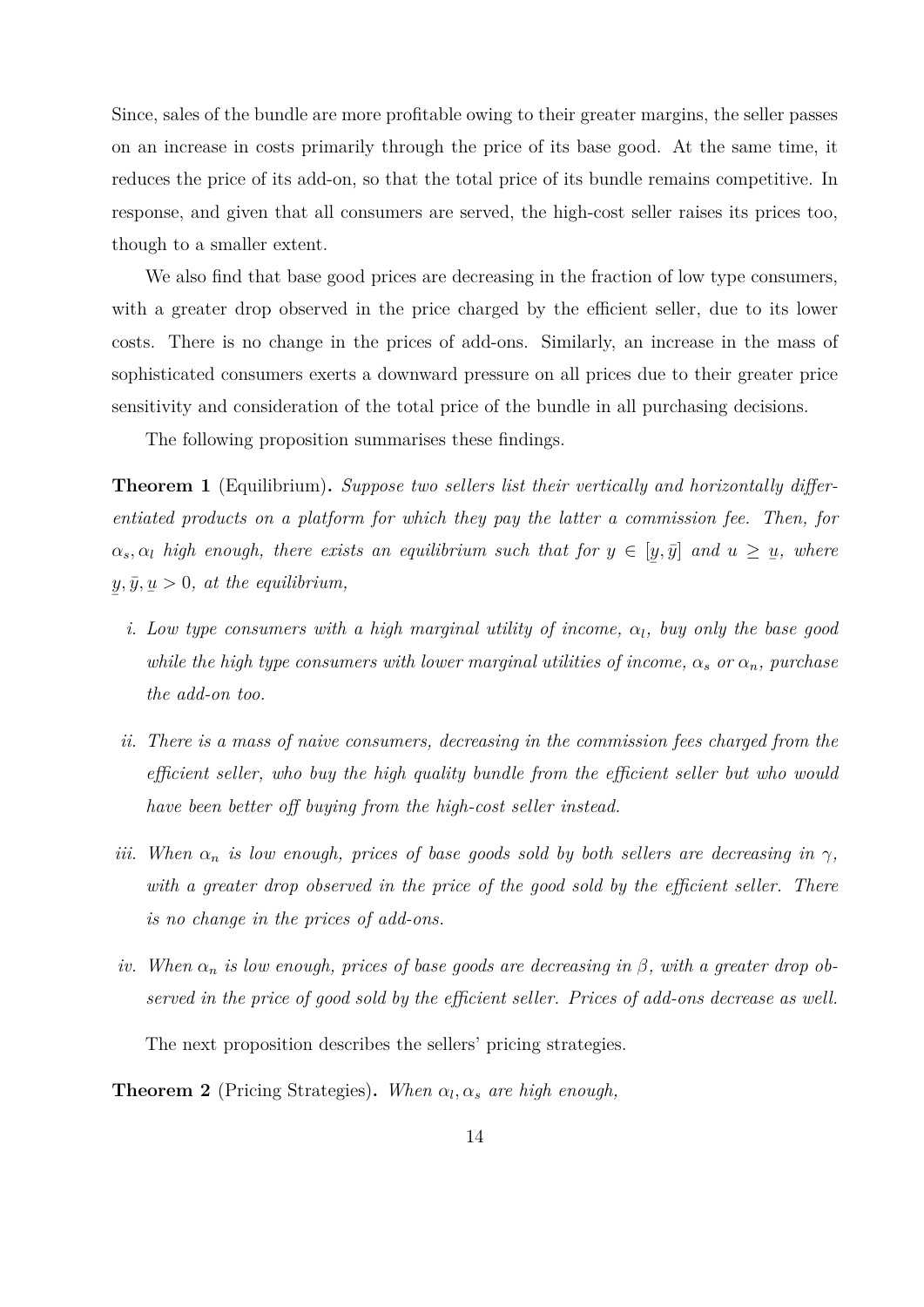- *i. The high-cost seller offers a more expensive base good than the efficient seller; however, the reverse holds when the proportion of low type consumers, γ, is low enough. Prices of base goods are equal across sellers when there are very few sophisticated consumers in the population.*
- *ii. The high-cost seller offers a cheaper add-on than the efficient seller; however, the reverse holds when the proportion of low type consumers, γ, is low enough, or when there are very few sophisticated consumers in the population. Prices of add-ons are equal across sellers when there are very few naive consumers.*

As discussed above, the efficient seller's base good and bundle are cheaper but its add-on is more expensive. When  $\beta$  is close to zero, consumers are either naive or have a very low valuation of quality. For such consumers, it is only the relative prices of base goods that matter, as their purchase decisions, including the choice of seller, are entirely based on a comparison of these prices alone. Consequently, competitive pressure between sellers ensures that prices of their base goods are equal so that, at the equilibrium, exactly half of the mass of consumers purchases from either seller. As the high-cost seller is now unwilling to set too high a price for its base good, it offers a more expensive add-on, reflecting its higher cost.

On the other hand, when  $\beta$  is close to one and there are no naive consumers, sellers have a lower incentive to set a high price for their add-ons. This is because there are no captive consumers who can be sold expensive add-ons; rather, all consumers are relatively more price sensitive and factor in the full cost of the products they intend to buy, at the outset. Then, prices of add-ons sold by the two sellers are equal and the price of the base good sold by the high-cost seller is higher, as before, owing to its higher costs.

Finally, when  $\gamma$  is close to zero, all consumers purchase the high quality bundle. The efficient seller's base good is now more expensive and its add-on cheaper. This is because the efficient seller now has a lower incentive to set low base good prices; there are no low type consumers who buy the base good only, and the naive consumers - though influenced by a comparison of base good prices - are relatively price insensitive. Instead, it reduces the price of its add-on; this rearrangement in prices allows it to charge a higher price for its bundle, but at the same time, maintain the competitiveness of its price, i.e.  $p_{1H}^* > p_{2H}^*$ .

The proposition below explores how the degree of pass-through - whether of increases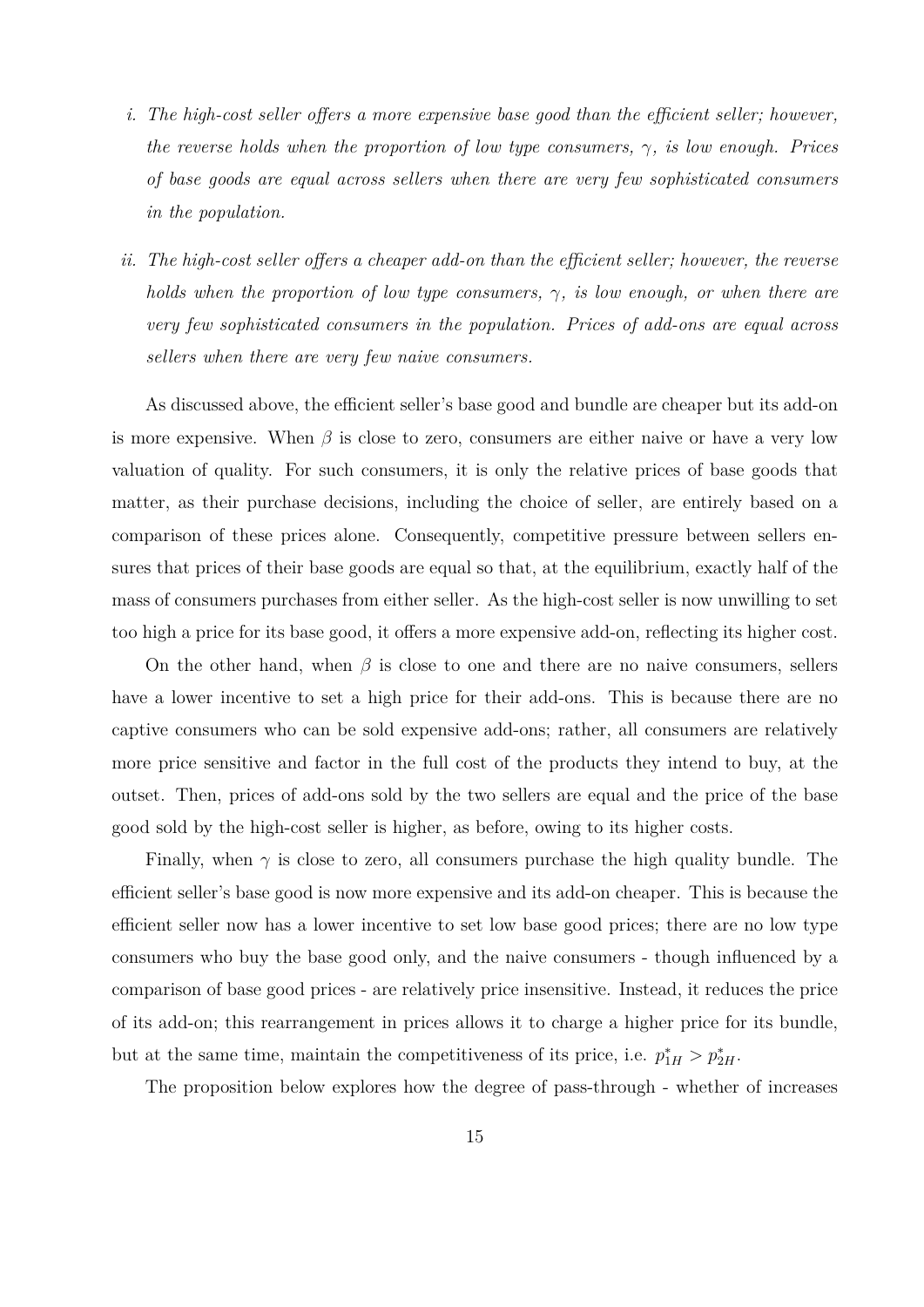in fees or marginal costs of production - depends on factors such as the price sensitivity of naive consumers, extent of naïveté among consumers and their valuations of quality.

**Theorem 3** (Cost pass though). When  $\alpha_s$ ,  $\alpha_l$  are high enough,

- *a. Increases in commission fees,*  $c_2^*$ 2 *, result in*
	- *i. an increase in prices of base goods and the add-on sold by the high-cost seller and a decrease in the price of the add-on sold by the efficient seller. Cost pass-through is incomplete, i.e. the entire increase in fees is not passed on to consumers.*
	- *ii. a smaller increase in the price of the base good and a smaller decrease in the price of the add-on sold by the efficient seller with increases in the mass of sophisticated consumers or low type consumers.*
	- *iii. an increase in the price of the base good and the add-on of the efficient seller when there are no sophisticated consumers, i.e.*  $\beta = 0$ *.*
	- *iv. an increase in the price of the base good sold by the efficient seller, with no changes in the price of its add-on, when there are no naive consumers, i.e.*  $\beta = 1$ *.*
- *b. Increases in marginal costs of production, k, that uniformly affect the sellers, are completely passed on by sellers in the form of higher prices of base goods.*

That an increase in commission fees charged from the efficient seller leads to a rise in base good prices and the price of the add-on sold by the high-cost seller but a drop in add-on prices of the efficient seller has been discussed above. We also find that while the pass-through of higher fees is incomplete, increases in marginal costs, k, that uniformly affect both sellers are entirely passed on to consumers, through higher prices of the base good, i.e.  $\frac{\delta p_{iL}}{\delta k} = 1, i \in 1, 2$ .

Next, when  $\gamma$  is high, so that there are more low type consumers who buy only the base good, the efficient seller is unable to pass on an increase in fees through a higher price of its base good. As cost pass-through via the base good is low, the downward pressure on add-on prices (to keep bundle prices competitive) is also low. Consequently, add-on prices, decrease to a lesser extent. Similar results are obtained when *β*, the fraction of the price sensitive sophisticated consumers in the population, is high.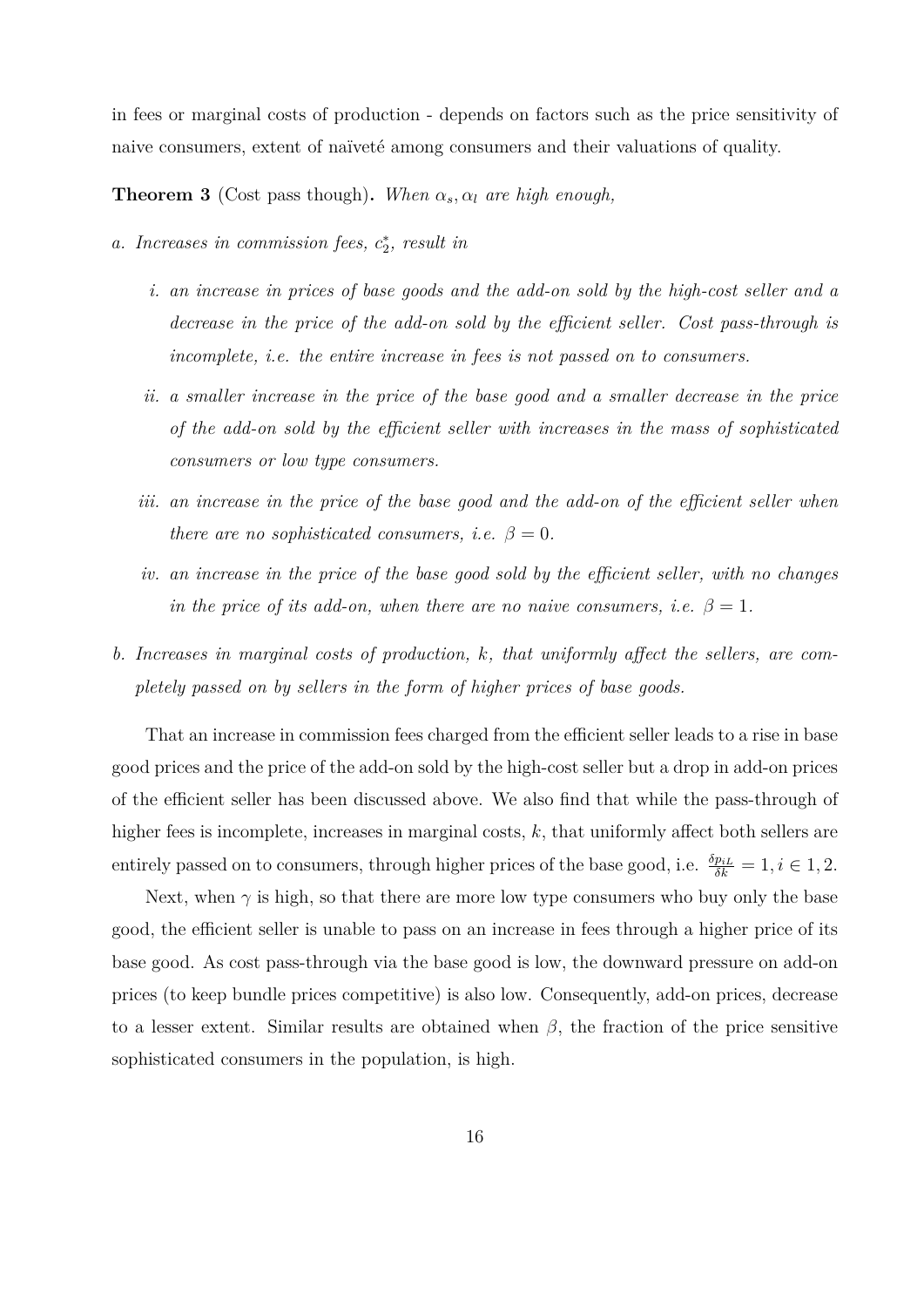Recall from Theorem 2 that when  $\beta$  is close to zero so that all high type consumers are naive, competitive pressure between sellers ensures that the prices of their base goods are equal and any increases in the fees charged from the efficient seller result in an equal increase in these prices. In the absence of the relatively more price sensitive and sophisticated consumers, add-on prices have little bearing on the purchasing behaviour of consumers; the low type consumers buy only the base good while the naive consumers do not consider these prices at the outset and are captive at the point of sale. Thus, the efficient seller passes on the increase in its costs (arising from the higher fee) by selling more expensive add-ons too, than before.

Conversely, when  $\beta$  is close to one and there are no naive consumers, sellers have a lower incentive to set high prices for their add-ons. The efficient seller passes on an increase in its costs by charging a higher price for its base good. Add-on prices are left unchanged by both sellers to keep the total price of the bundle competitive.

The final proposition of the paper examines how the interplay of cost asymmetries and differences in valuations of quality and the level of sophistication influences platform fees and revenues. First, we find that the platform charges a higher commission fee from the efficient seller. This is because when  $c_2^* > 1$ , a further increase in fees, at the equilibrium, results in a loss in net fee revenue (due to a shift in demand across sellers following changes in relative prices, as discussed above) that is exactly matched by the gain in revenue due to the higher fee/ rate, *per se*. Nevertheless, we find that this does not reverse the cost advantage of the efficient seller, i.e.  $1 + x - c_2^* > 0$ .

Next, as  $\alpha_n$  increases, platform revenues increase. This is because an increase in the price sensitivity of naive consumers has two effects. First, as prices of the goods sold by the efficient seller are lower at equilibrium, an increase in  $\alpha_n$  implies a greater shift in demand (of the naive consumers) from the high-cost seller to the efficient seller. These shifts in demand across sellers result, in turn, in an increase in fees revenues for the platform as it charges a higher fee from the efficient seller. Second, an increase in price sensitivity also results in a drop in fee revenues due to a decline in the fee,  $c_2^*$ 2 , charged from the efficient seller, *per se*, as discussed below. Incidentally, this decrease in fees, in turn, also changes relative prices in favor of the efficient seller, leading to an increase in the demand faced by it, and reinforces the first effect. We find that, at the equilibrium, the first effect outweighs the second effect,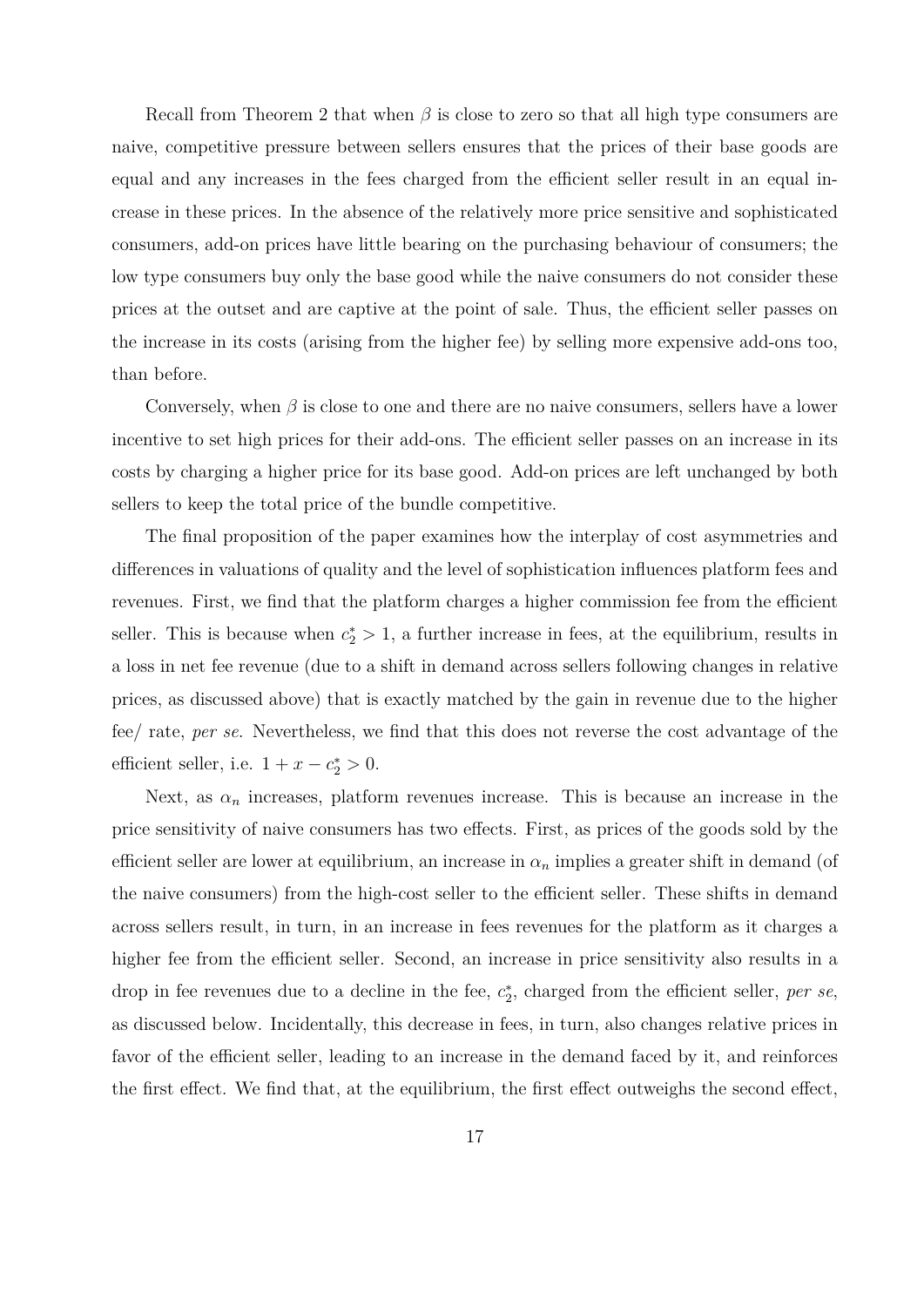resulting in an increase in total revenues of the platform.

That an increase in  $\alpha_n$  results in a lower fee charged from the efficient seller may be explained as follows. Recall that at the equilibrium,  $c_2^*$  $x_2^*$  is so chosen that:

$$
\frac{\delta \pi_P}{\delta c_2} = \frac{\delta D_1}{\delta c_2} + c_2^* \frac{\delta D_2}{\delta c_2} + D_2 = 0
$$

where  $D_1, D_2$  are the demands faced by high-cost and efficient seller respectively. Since the market is covered,  $\frac{\delta D_1}{\delta c_2^*} = -\frac{\delta D_2}{\delta c_2^*}$ , so that,

$$
\frac{\delta \pi_P}{\delta c_2} = (c_2^* - 1) \frac{\delta D_2}{\delta c_2} + D_2 = 0 \tag{7}
$$

As discussed earlier, an increase in the fees/ rate, *per se*, raises the revenues received from the efficient seller (second term in the expression above). But, in addition, it also leads to a shift in demand away from the efficient seller, i.e.  $\frac{\delta D_2}{\delta c_2} < 0$ , because a higher fee adds to its total costs of production and is passed on to consumers in the form of higher prices. The high-cost seller effects an increase in his prices too, in response, but to a lesser extent. This shift in demand, in turn, causes a drop in the net fees revenues obtained from the two sellers as  $c_2^*$  > 1 (first term in (7)). A high  $\alpha_n$  reinforces both these effects; demand faced by the efficient seller, whose products are cheaper, is higher when naive consumers are more price sensitive (second term in (7)). But, with a high  $\alpha_n$ , demand faced by the efficient (high-cost) seller also decreases (increases) to a greater extent with increases in fees - partly due to the heightened price sensitivity of naive consumers - resulting in a greater drop in revenues from fees (first term in  $(7)$ ). We find that the latter effect dominates, leading to a lower commission fee than when  $\alpha_n$  is low.

Platform revenues are also increasing in the proportion of sophisticated consumers in the population,  $\beta$ . As discussed earlier, an increase in the number of such consumers exerts a downward pressure on the price of add-ons and base goods, with a greater drop in the price of goods sold by the efficient seller. Consequently, relative prices change in favour of the efficient seller, resulting in a shift of demand to the latter and an increase in the net fees revenues received from the two sellers (as  $c_2^* > 1$ ). However,  $c_2^*$ <sup>\*</sup>/<sub>2</sub> itself is decreasing in  $\beta$  resulting in a drop in revenues. We find that the first effect dominates leading to an increase in revenues.

The fees,  $c_2^*$ <sup>\*</sup><sub>2</sub>, itself is decreasing in  $\beta$  as an increase in the fraction of sophisticated con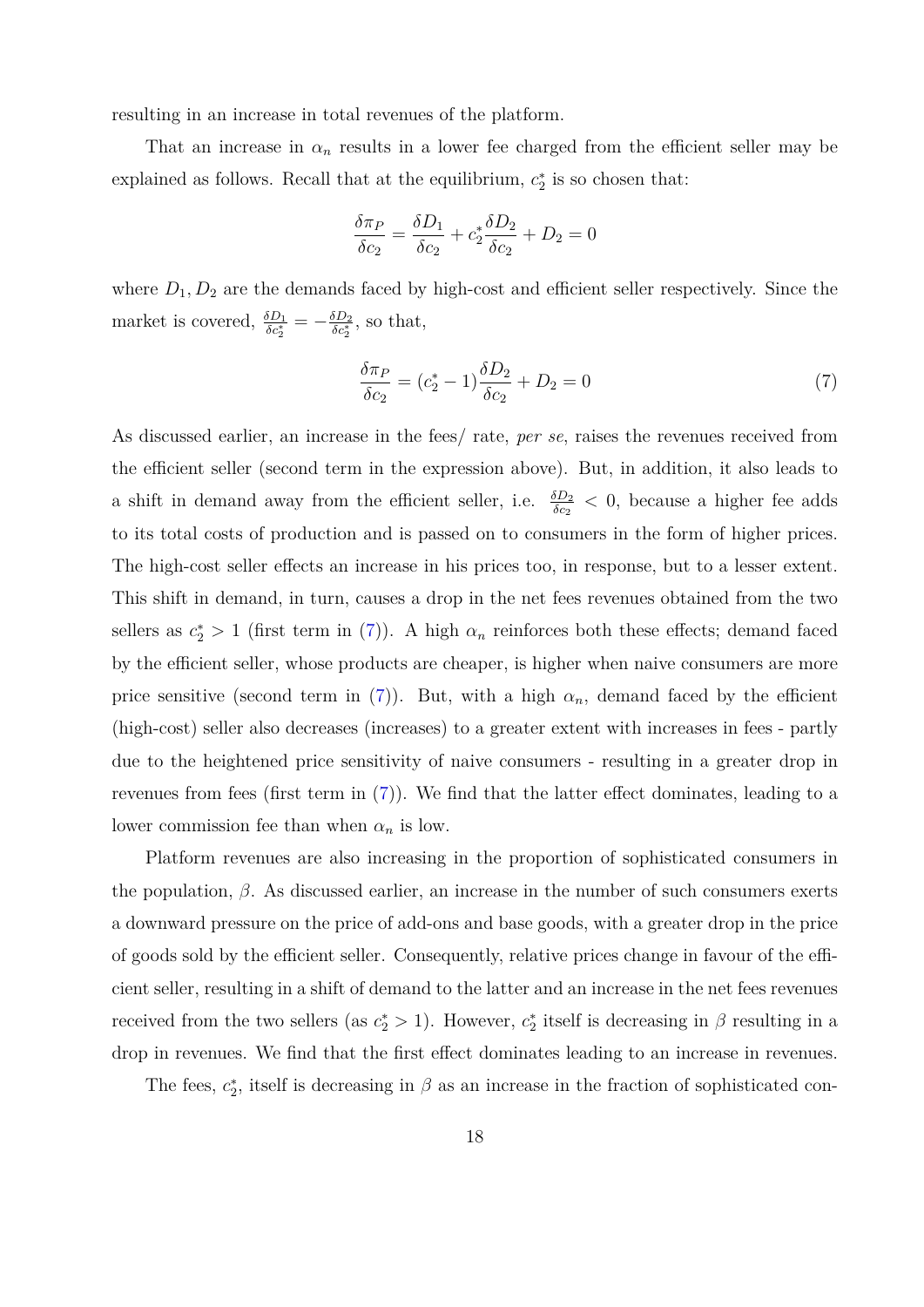sumers in the population leads to a greater drop in prices of the efficient seller and increases the demand faced by it (second term in (7)). However, it also results in a greater shift in demand away from the efficient seller - as there are more sophisticated consumers now who make this switch - when increases in fees make its bundle relatively more expensive than before (first term in (7)). We find that the latter effect dominates so that fees decrease.

Similarly, we find that fees are decreasing in  $\gamma$ . As the fraction of low type consumers in the population increases, base good prices fall, with a greater drop observed in the case of the efficient seller. This leads to an increase in demand faced by the efficient seller (second term in (7)). However, with increase in fees, demand also shifts away from the efficient seller due to an increase in the prices of its goods, due to cost pass-through. When  $\gamma$  is high, this shift in demand occurs to a greater extent as there are more low type consumers (first term in  $(7)$ ) who make this shift. We find that the second effect dominates so that fees are decreasing in *γ*. This, drop in fees, *per se*, has the effect of reducing the platform's revenues. However, an increase in  $\gamma$  also leads to an increase in revenues - by bringing about a greater drop in the price of the base good sold by the efficient seller, it shifts demand in favor of the efficient seller. As the fees charged from the latter is higher, this leads to an increase in revenues. We find that, at the equilibrium, the latter effect dominates, so that revenues are increasing in  $\gamma$ .

Finally, revenues are increasing in the efficient seller's cost advantage, *x*. As *x* increases, its total costs, and hence, prices fall. The high-cost seller lowers its prices too, in response, though to a lesser extent. Following this change in relative prices, demand shifts in favour of the efficient seller, and consequently, net fees revenues increase. But,  $c_2^*$  $x_2^*$  itself is increasing in *x* as well, so that total revenues increase. Fees are increasing in *x* because neither the extent of the cost advantage, *x*, nor, in fact, the marginal cost of production, *k*, has any impact on the degree of pass-through (first term in (7)). Rather, it is only the demand faced by sellers that is affected - an increase in the cost advantage leads to a further drop in prices of the efficient seller due to which it draws a greater number of consumers than before (second term in  $(7)$ ). Hence, from  $(7)$ , a higher *x* is associated with a higher fee.

The following proposition summarises these findings.

**Theorem 4** (Platform Revenues and Fees). *When*  $\alpha_l, \alpha_s$  *are high enough*,

*i. The platform charges a higher commission fee from the efficient seller; however, this*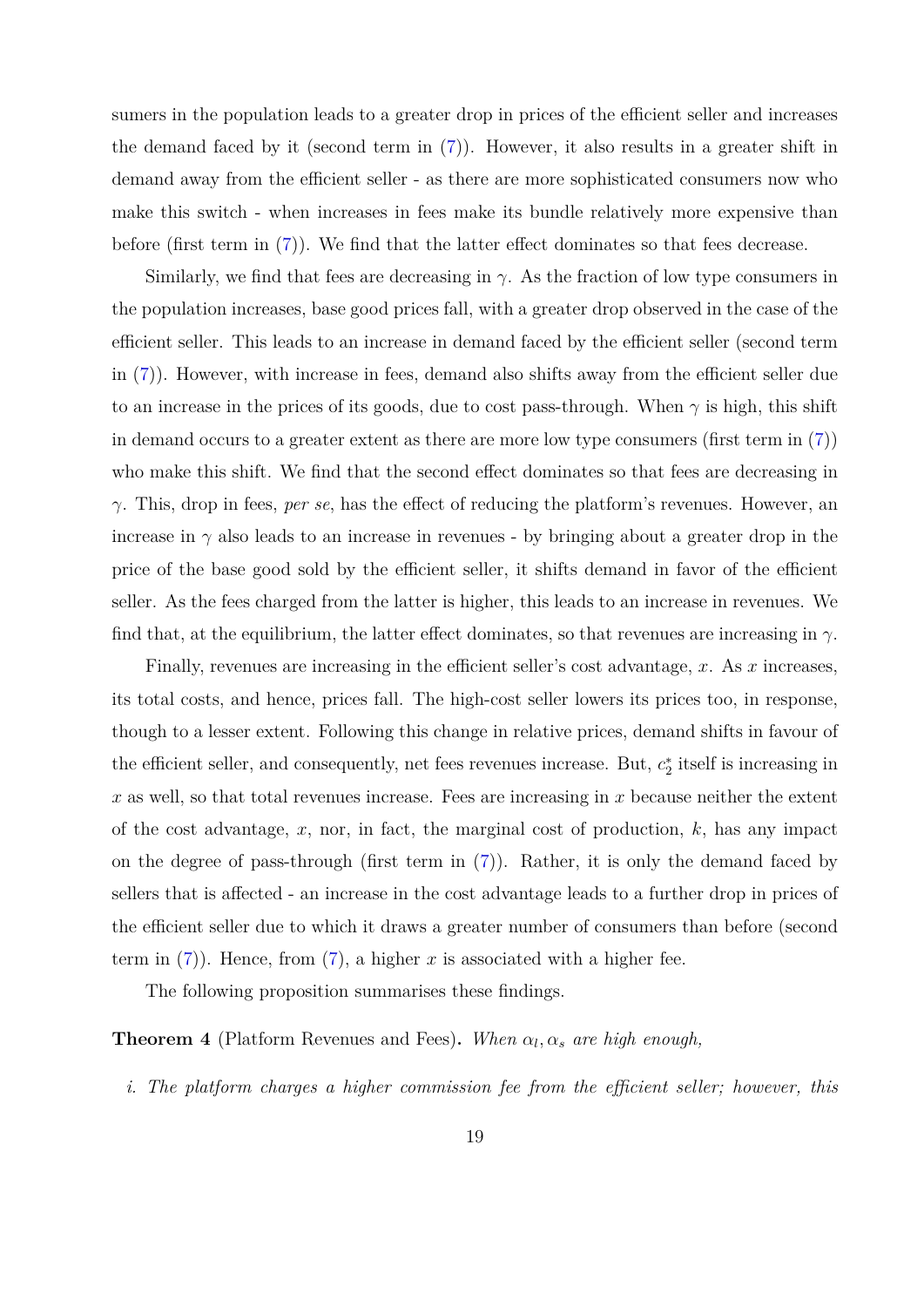*does not reverse the cost advantage of the efficient seller, i.e.*  $1 + x - c_2^* > 0$ .

- *ii. The platform's fee revenues are increasing in the proportion of sophisticated consumers in the population (when*  $\alpha_n$  *is low enough as well), the proportion of low type consumers* (when  $\alpha_n$  *is low enough as well), the marginal utility of income of the naive consumers and the extent of the cost advantage of the efficient seller.*
- *iii. The commission fees charged from the efficient seller is increasing in the extent of the cost advantage of the efficient seller and decreasing in the proportion of sophisticated consumers in the population (when*  $\alpha_n$  *is low enough as well), the proportion of low type consumers (when*  $\alpha_n$  *is low enough as well) and the marginal utility of income of the naive consumers.*

## **4 Conclusion**

There is a vast literature that focuses on add-on pricing strategies of firms, involving the factors that influence firms' decisions of whether to bundle add-ons, their pricing and profits. Other streams of literature examine the impact of consumer naïveté on market outcomes, and agency pricing, i.e. how the involvement of trading platforms and the nature of contracts between platforms and firms influence pricing strategies. What has received less attention is how consumer choice, add on pricing - and the related issue of cost pass-through - and platform fees and revenues are influenced by consumer naïveté, differences in valuation of quality and cost asymmetry between firms when sellers are charged a fee for trading their goods on a platform. This paper attempts to fill this gap in the literature.

We find that there exists an equilibrium where consumers with a high marginal utility of income buy the base good while consumers with relatively lower marginal utilities of income buy the high quality bundle. Lower costs permit the efficient seller to charge low headline prices and high add-on prices. This allows them to lure the price insensitive, naive consumers who are then locked-in and sold expensive add-ons at the point of sale. Not surprisingly, this results in a mass of consumers who are *ex post* worse off buying the bundle from the efficient seller; they would have been better off purchasing from the high-cost seller instead. However, we find that there are marked deviations from this pricing strategy when the fraction of low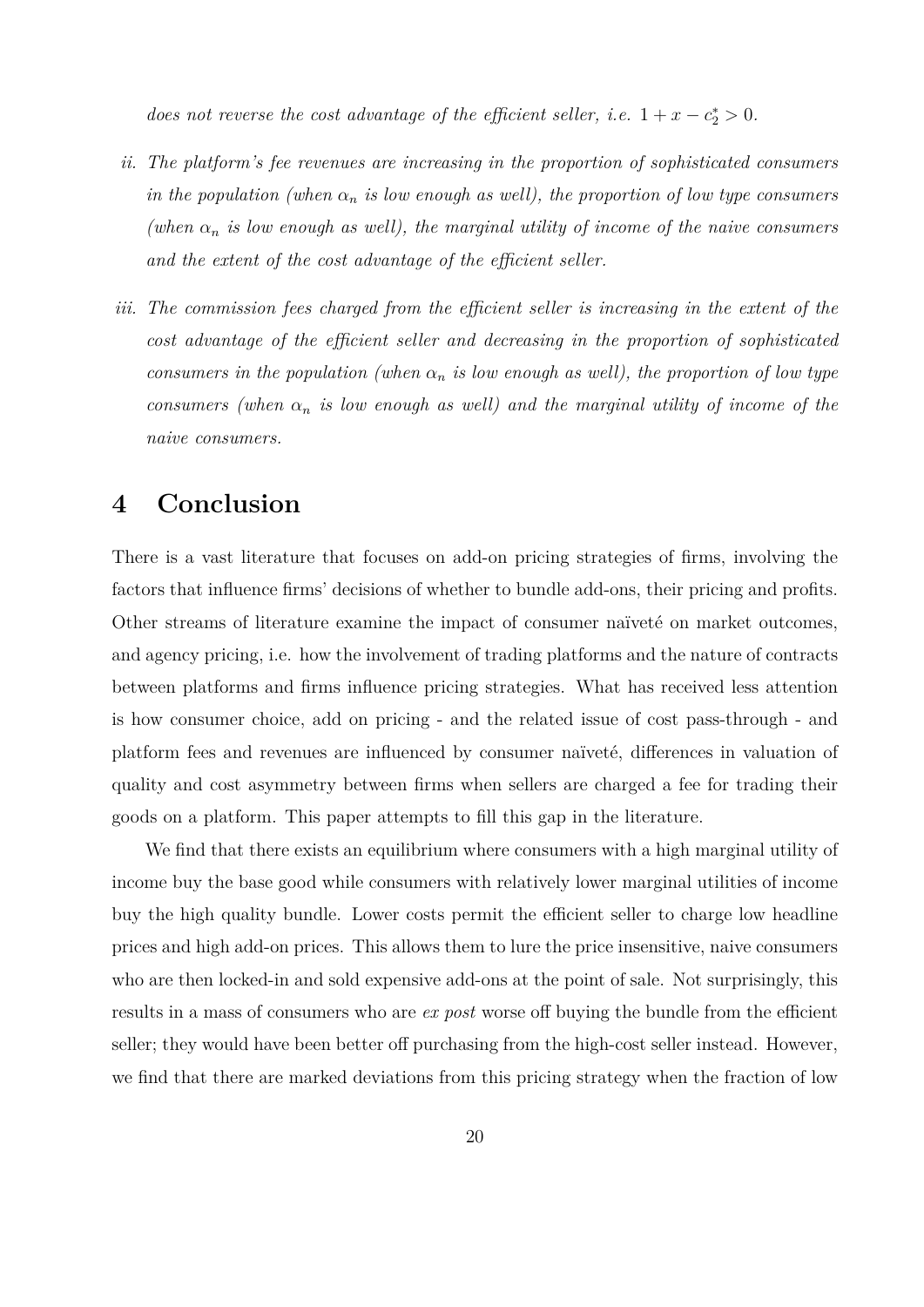type consumers in the population is low, or when there are very few sophisticated, or naive consumers in the population. This paper also examines how the degree of cost pass-through - of increases in marginal costs of production and commission fees - depends on the interplay of these factors.

Finally, we examine platform fees and revenues; we find that the platform charges a higher fee from the efficient seller. Further, its revenues are increasing in the fraction of sophisticated and low type consumers in the population, the price sensitivity of the naive consumers and the extent of the cost advantage of the efficient seller. The fees charged from the efficient seller, however, is increasing in the extent of the cost advantage of the efficient seller only but decreasing in the other parameters.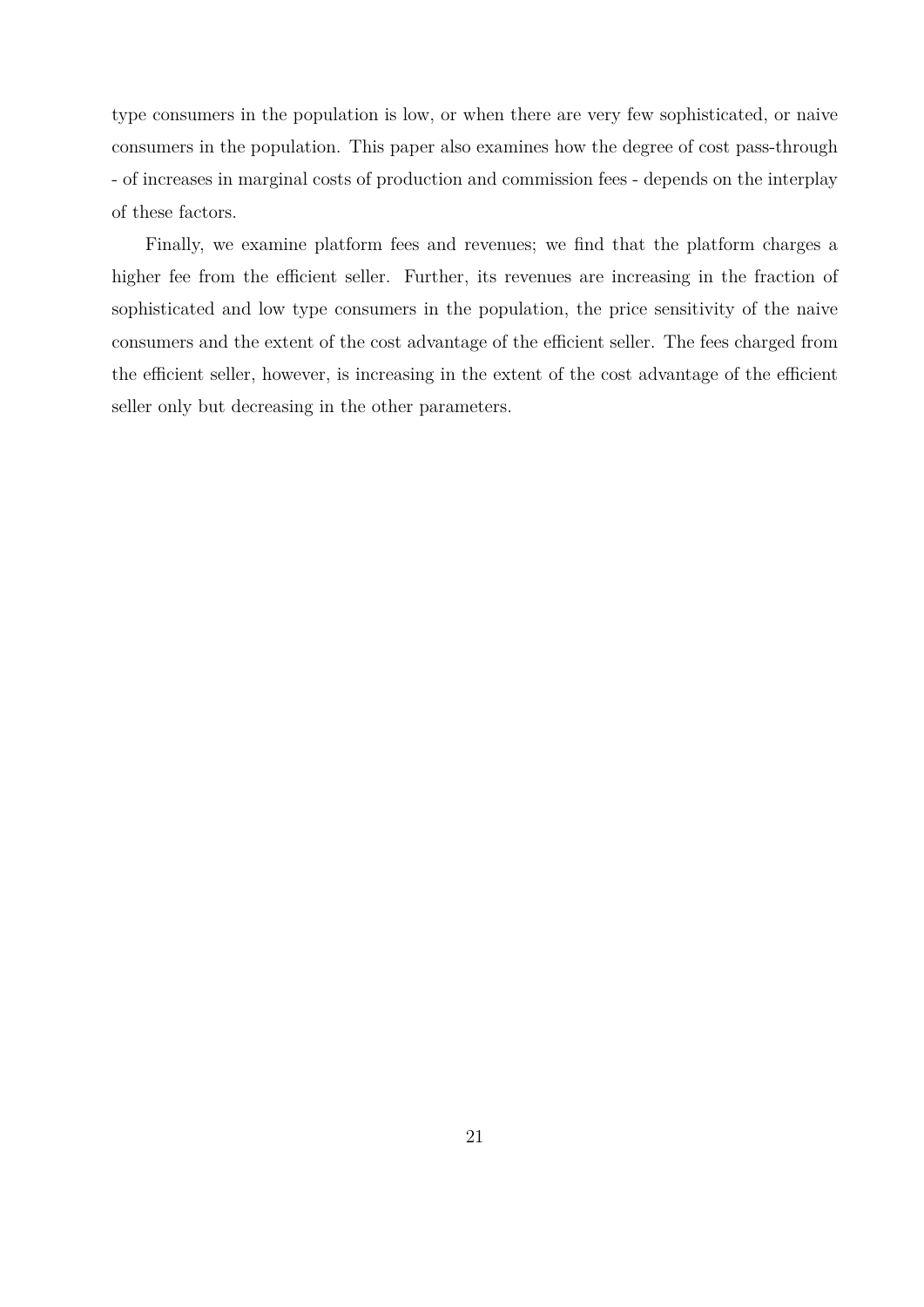### **5 References**

Armstrong, M. (2015), "Search and Ripoff Externalities", *Review of Industrial Organisation*, Issue 47, 273 - 302.

Borenstein, S., J. K. Mackie-Mason and J. S. Netz (2000), "Exercising Market Power in Proprietary Aftermarkets", *Journal of Economics and Management Strategy*, IX, 157–188.

Choudhary, V. and R.Zhang (2016), "The Economics of Pricing Add-on Products under Duopoly Competition", *Twenty-second Americas Conference on Information Systems*, San Diego.

Ellison, G. (2005),"A Model of Add-on Pricing", *The Quarterly Journal of Economics*, Volume 120, Issue 2, 585–637.

Gabaix, X., and Laibson, D. (2006), "Shrouded Attributes, Consumer Myopia, and Information Suppression in Competitive Markets", *The Quarterly Journal of Economics*, 505-540.

Geng, X., Y. Tan, and L. Wei(2018), "Add-on Pricing and Distribution Contracts", *Production and Operations Management*, 27(4), 605–623.

Hao, L. and M. Fan (2014), "An analysis of pricing models in the electronic book market", *MIS Q*, 38(4), 1017–1032.

Hao, L., H. Guo and R. Easley (2016), "A mobile platform's in-app advertising contract under agency pricing for app sales", *Production and Operations Management*, 26, 189–202.

Lal, R. and C. Matutes (1994), "Retail Pricing and Advertising Strategies", *The Journal of Business*, Vol. 67, No. 3, 345-370.

Ronayne, D. (2020), "Price Comparison Websites", *Warwick Economics Research Paper*, No. 1056.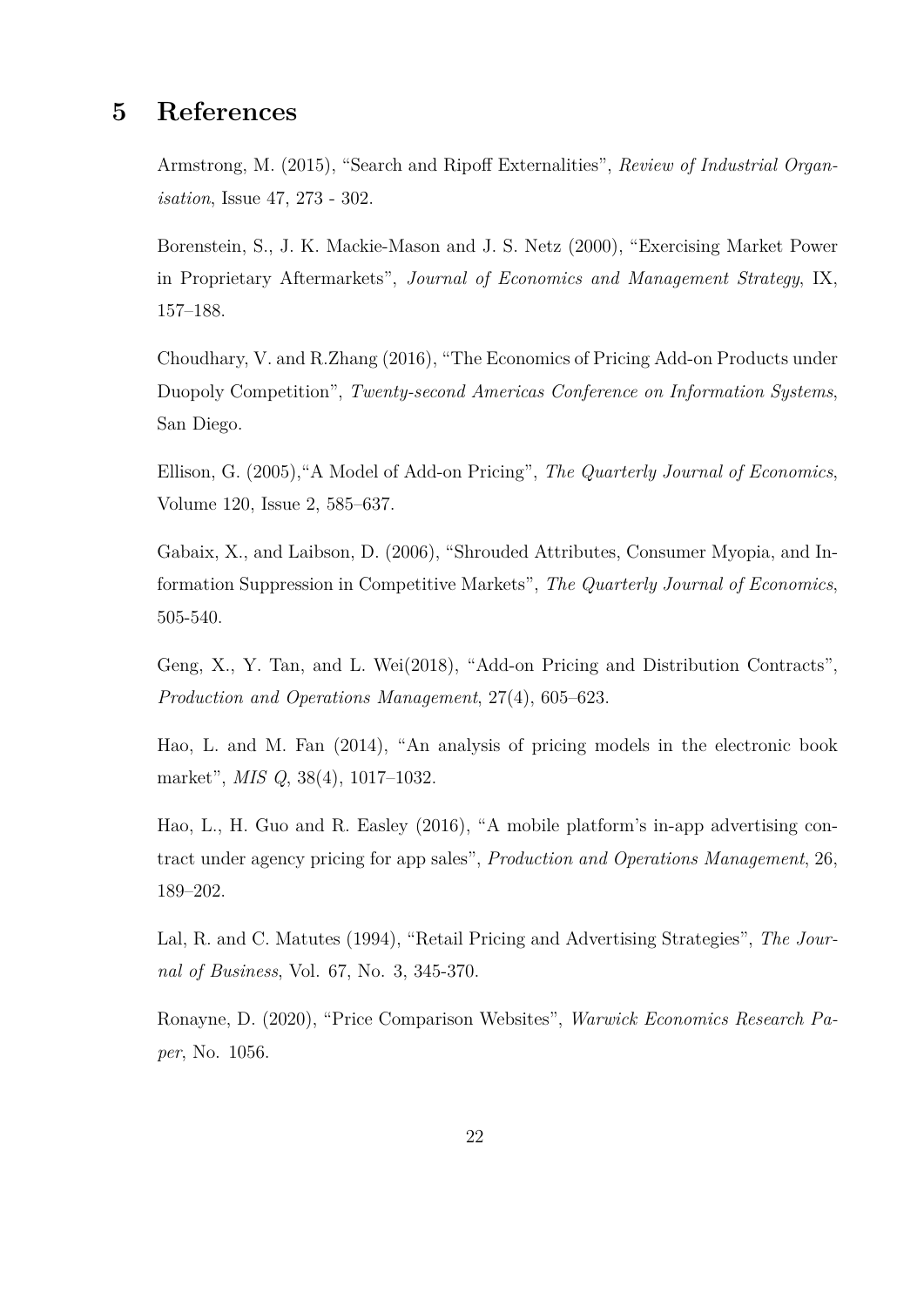Shapiro, C. (1995), "Aftermarkets and consumer welfare: Making sense of Kodak", *Antitrust Law Journal*, 62(2), 484–511.

Shulman, J. D. and X. Geng (2013), "Add-on Pricing by Asymmetric Firms", *Management Science*, Vol. 59, No. 4, 899–917.

Shulman, J. D. and X. Geng (2016), "Does it pay to Shroud Add-on Fees?", *PACIS 2016 Proceedings*, 244.

Tian, L., A. Vakharia, Y. Tan and Y. Fan (2017) "Marketplace, reseller, or hybrid: A strategic analysis of an emerging e-commerce model", *Production and Operations Management*, 27(8), 1595-1610.

Verboven, F. (1999), "Product line rivalry and market segmentation—with an application to automobile optional engine pricing", *The Journal of Industrial Economics*, 47(4), 399-425.

Wang, C. and J. Wright (2020), Search Platforms: Showrooming and Price Parity Clauses, *Rand Journal of Economics*, Vol 51 (1), 32-58.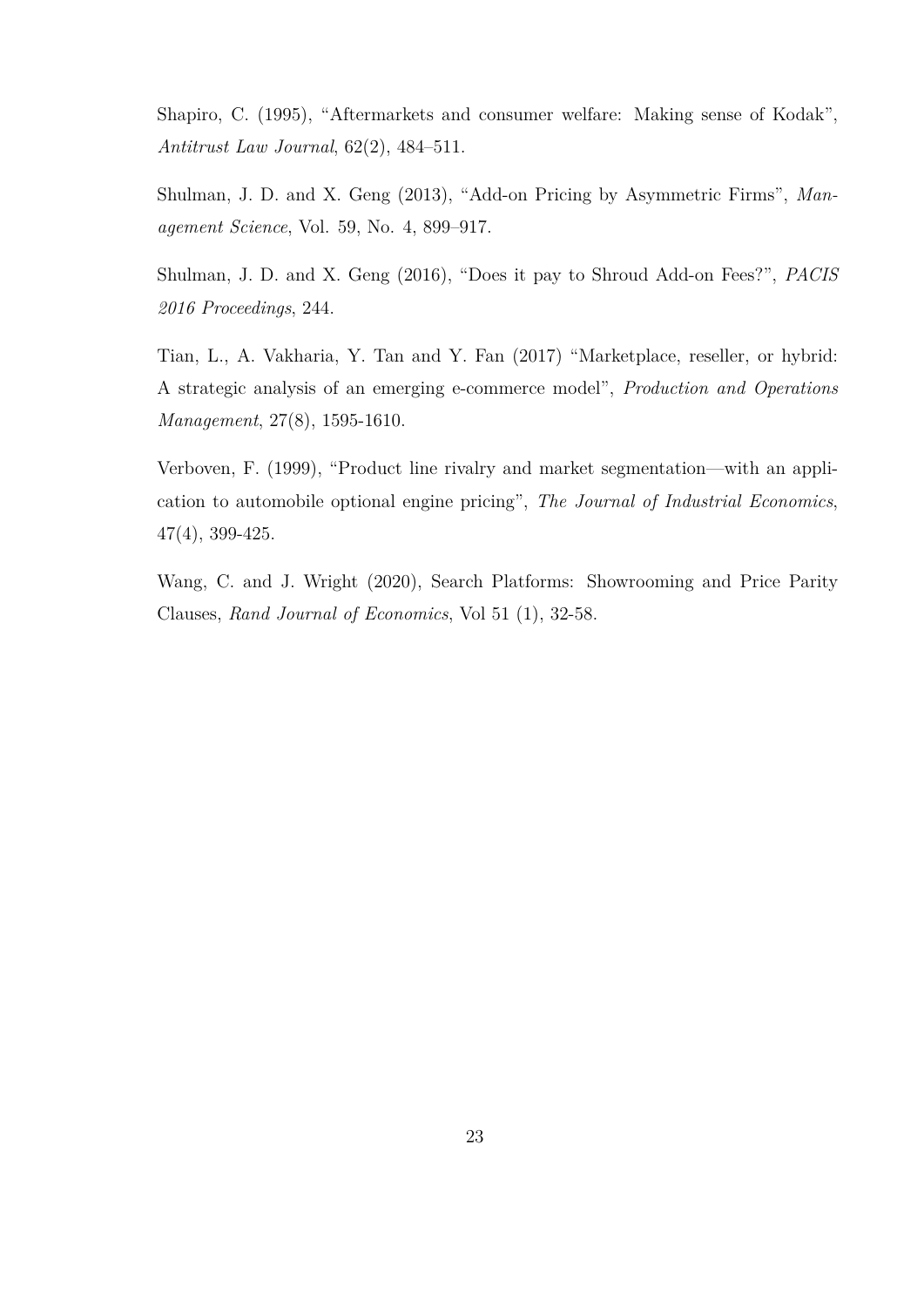## **6 Appendix**

#### **Proof of Theorem 1**

The sellers' profits are

$$
\pi_1 = \gamma \left( \frac{1}{2} + \frac{\alpha_l (p_{2L} - p_{1L})}{2} \right) (p_{1L} - 1 - k) + (1 - \gamma) \beta \left( \frac{1}{2} + \frac{\alpha_s (p_{2H} - p_{1H})}{2} \right) (p_{1H} - 1 - k) + (1 - \gamma) (1 - \beta) \left( \frac{1}{2} + \frac{\alpha_n (p_{2L} - p_{1L})}{2} \right) (p_{1H} - 1 - k) \tag{8}
$$

and

$$
\pi_2 = \gamma \left( \frac{1}{2} - \frac{\alpha_l (p_{2L} - p_{1L})}{2} \right) (p_{2L} - c_2 - k + x) + (1 - \gamma) \beta \left( \frac{1}{2} - \frac{\alpha_s (p_{2H} - p_{1H})}{2} \right) (p_{2H} - c_2 - k + x) + (1 - \gamma) (1 - \beta) \left( \frac{1}{2} - \frac{\alpha_n (p_{2L} - p_{1L})}{2} \right) (p_{2H} - c_2 - k + x) \tag{9}
$$

Differentiating (8) and (9) with respect to  $p_{1L}$ *,*  $p_{1H}$  and  $p_{2L}$ *,*  $p_{2H}$  respectively, and solving for the optimal prices yields

$$
p_{1L}^{*} = \frac{2(1-\beta)^{3}(1-\gamma)^{2}\alpha_{n}^{3} - \beta(1-\beta)^{2}\gamma(1-\gamma)\alpha_{n}^{2}\alpha_{s}(2+(1+2k-x+c_{2})\alpha_{l})}{\beta\gamma\alpha_{s}\alpha_{l}(9\beta\gamma\alpha_{s}\alpha_{l} - 2(1-\beta)^{2}(1-\gamma)\alpha_{n}^{2})} + \frac{3\beta^{2}\gamma^{2}\alpha_{l}\alpha_{s}^{2}(3+(2+3k-x+c_{2})\alpha_{l}) + \beta(1-\beta)\gamma(1-\gamma)\alpha_{l}\alpha_{n}\alpha_{s}(-9+\beta(1+x-c_{2})\alpha_{s})}{\beta\gamma\alpha_{s}\alpha_{l}(9\beta\gamma\alpha_{s}\alpha_{l} - 2(1-\beta)^{2}(1-\gamma)\alpha_{n}^{2})}
$$
(10)

$$
p_{2L}^* = p_{1L}^* - \frac{\beta (1 + x - c_2)(3\gamma \alpha_l + 2(1 - \beta)(1 - \gamma)\alpha_n)\alpha_s}{9\beta \gamma \alpha_l \alpha_s - 2(1 - \beta)^2 (1 - \gamma)\alpha_n^2}
$$
(11)

Similarly,

$$
p_{1H}^{*} = \frac{-\beta\gamma(1-\beta)(1+x-c_{2})\alpha_{n}\alpha_{l}\alpha_{s} - 2(1-\beta)^{2}(1-\gamma)\alpha_{n}^{2}(1+(1+k)\beta\alpha_{s})}{\beta\alpha_{s}(9\beta\gamma\alpha_{s}\alpha_{l} - 2(1-\beta)^{2}(1-\gamma)\alpha_{n}^{2})} + \frac{3\beta\gamma\alpha_{l}\alpha_{s}(3+\beta\alpha_{s}(2+3k-x+c_{2}))}{\beta\alpha_{s}(9\beta\gamma\alpha_{s}\alpha_{l} - 2(1-\beta)^{2}(1-\gamma)\alpha_{n}^{2})}
$$
(12)

$$
p_{2H}^* = p_{1H}^* - \frac{(1+x-c_2)(-2(1-\beta)^2(1-\gamma)\alpha_n^2 + \gamma\alpha_l(-2(1-\beta)\alpha_n + 3\beta\alpha_s)}{9\beta\gamma\alpha_s\alpha_l - 2(1-\beta)^2(1-\gamma)\alpha_n^2}
$$
(13)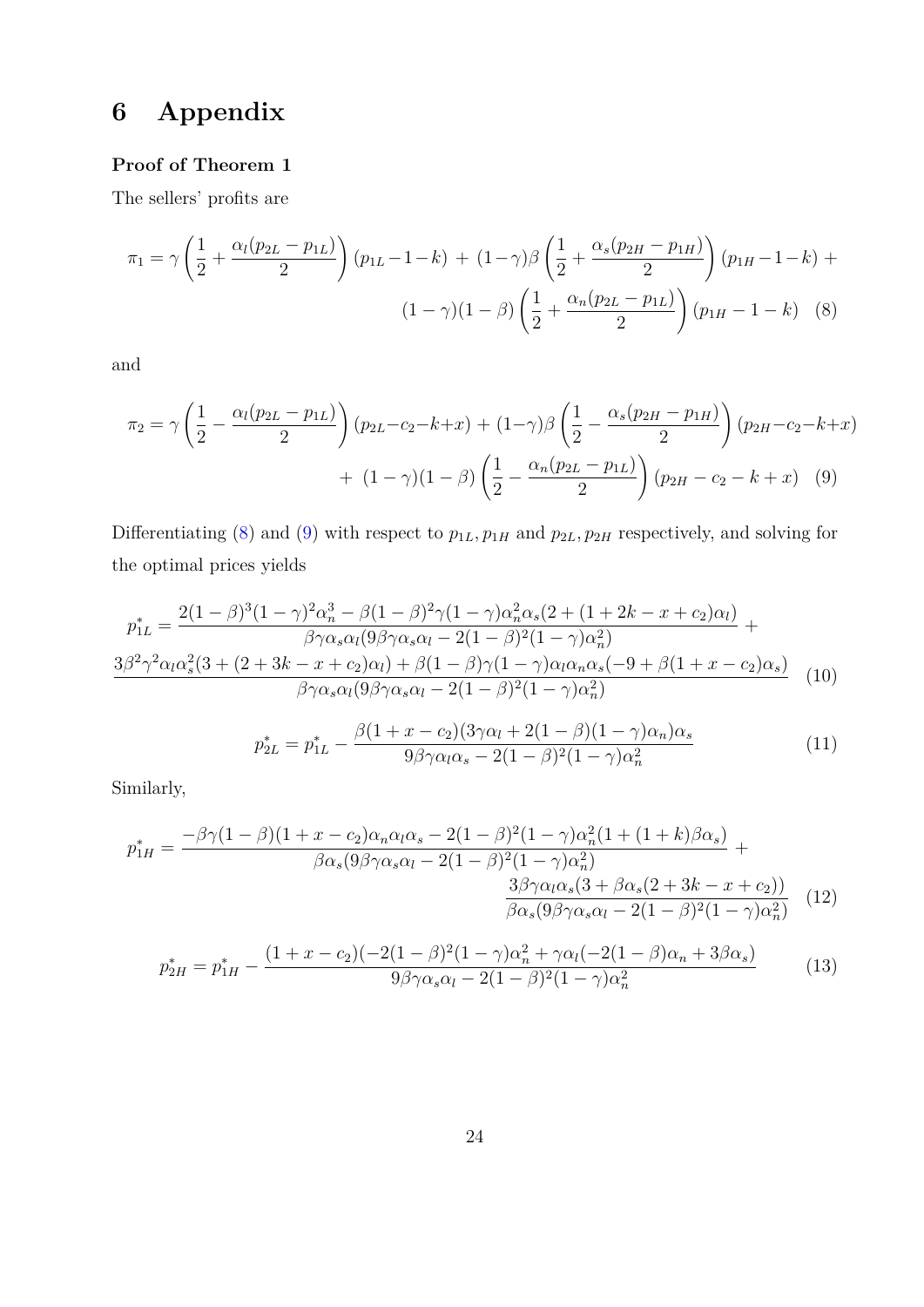Substituting the above in the platform's payoff:

$$
\pi_P = \gamma \left( \frac{1}{2} + \frac{\alpha_l (p_{2L}^* - p_{1L}^*)}{2} \right) + (1 - \gamma) \beta \left( \frac{1}{2} + \frac{\alpha_s (p_{2H}^* - p_{1H}^*)}{2} \right) +
$$
  

$$
(1 - \gamma)(1 - \beta) \left( \frac{1}{2} + \frac{\alpha_n (p_{2L}^* - p_{1L}^*)}{2} \right) + c_2 \gamma \left( \frac{1}{2} - \frac{\alpha_l (p_{2L}^* - p_{1L}^*)}{2} \right) +
$$
  

$$
c_2 (1 - \gamma) \beta \left( \frac{1}{2} - \frac{\alpha_s (p_{2H}^* - p_{1H}^*)}{2} \right) + c_2 (1 - \gamma)(1 - \beta) \left( \frac{1}{2} - \frac{\alpha_n (p_{2L}^* - p_{1L}^*)}{2} \right) \tag{14}
$$

and maximising with respect to  $c_2$  yields

$$
c_2^* = -\frac{2(1-\beta)^2(1-\gamma)\alpha_n^2 - 3(2+x)(1-\beta)(1-\gamma)\beta\gamma\alpha_l\alpha_s\alpha_n}{6\beta\gamma\alpha_l\alpha_s(\gamma\alpha_l + (1-\gamma)((1-\beta)\alpha_n + \beta\alpha_s))} + \frac{3\beta\gamma\alpha_l\alpha_s(3+(2+x)\gamma\alpha_l + (2+x)\beta(1-\gamma)\alpha_s)}{6\beta\gamma\alpha_l\alpha_s(\gamma\alpha_l + (1-\gamma)((1-\beta)\alpha_n + \beta\alpha_s))}
$$
(15)

Further, substituting for  $c_2^*$  $_2^*$  in equations (10), (11), (12) and (13) and differentiating with respect to  $\beta$ , we get:

$$
\frac{\delta p_{2L}^*}{\delta \beta} = 2 \frac{\delta p_{1L}^*}{\delta \beta} = \frac{-(1-\gamma)\alpha_s}{(\gamma \alpha_l + \beta(1-\gamma)\alpha_s)^2} < 0
$$

$$
\frac{\delta p_{2H}^*}{\delta \beta} = -\frac{\gamma^2 \alpha_l^2 + 2\beta(1-\gamma)\gamma \alpha_l \alpha_s + \beta^2 (2 - 3\gamma + \gamma^2) \alpha_s^2}{\beta^2 \alpha_s (\gamma \alpha_l + \beta(1-\gamma)\alpha_s)^2} < 0
$$

$$
\frac{\delta p_{1H}^*}{\delta \beta} = \frac{-2\gamma^2 \alpha_l^2 - 4\beta(1-\gamma)\gamma \alpha_l \alpha_s + \beta^2(-3 + 5\gamma - 2\gamma^2) \alpha_s^2}{2\beta^2 \alpha_s (\gamma \alpha_l + \beta(1-\gamma)\alpha_s)^2} < 0
$$

$$
\frac{\delta(p_{1H}^* - p_{1L}^*)}{\delta \beta} = \frac{\delta(p_{2H}^* - p_{2L}^*)}{\delta \beta} = \frac{-1}{\beta^2 \alpha_s} < 0
$$

when  $\alpha_n$  is close to zero. Thus, the prices of the goods sold by the efficient seller drop by a larger magnitude with increases in the proportion of sophisticated consumers in the population. Similarly,

$$
\frac{\delta p_{2L}^*}{\delta \gamma} = 2 \frac{\delta p_{1L}^*}{\delta \gamma} = \frac{-(\alpha_l - \beta \alpha_s)}{2(\gamma \alpha_l + \beta(1 - \gamma)\alpha_s)^2} < 0
$$

when  $\alpha_n$  is close to zero, with no change in the price of the add-ons. Note that the assumption of  $\alpha_n$  close to zero is primarily made for tractability of the analysis. Naive consumers, in general, are relatively price insensitive with more inelastic demands. Though their choice of a seller is based on a comparison of base good prices, the price differential, as such, plays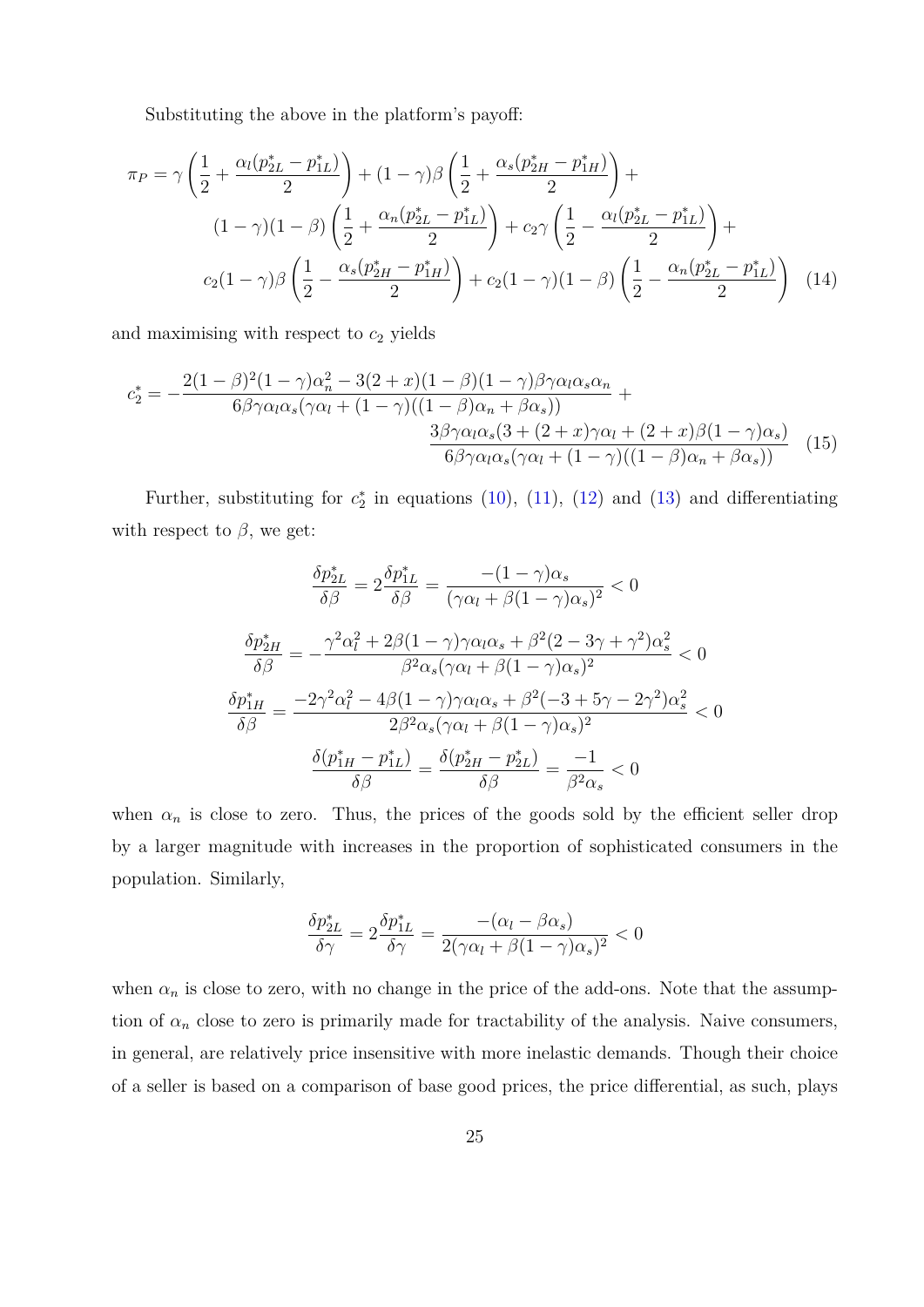a limited role due to their low sensitivity to prices. On the other hand, it has a significant effect on the behaviour of sophisticated consumers or those with very low valuations of quality who are relatively more price sensitive. The assumption of a low  $\alpha_n$  implies that roughly half the mass of naive consumers visits either store where they are eventually persuaded to purchase add-ons too.

Now, for low type consumers to purchase the base good from, say, the high-cost seller, the following individual rationality and incentive compatibility constraints must hold:

$$
u - y - \theta - \alpha_l p_{1L}^* \ge 0
$$
  

$$
u - y - \theta - \alpha_l p_{1L}^* \ge u - \theta - \alpha_l p_{1H}^*
$$
  

$$
u - y - \theta - \alpha_l p_{1L}^* \ge u - (1 - \theta) - \alpha_l p_{2H}^*
$$

Note that these constraints are satisfied as long as they hold for the consumer, with  $\theta = \theta_l$ , who is indifferent between purchasing from either of the two sellers. Then, substituting for the optimal prices and  $\theta_l$  in the constraints above, we get

$$
2(u - y) - 1 \ge \alpha_l (p_{2L}^* + p_{1L}^*)
$$
\n(16)

$$
y \le \alpha_l (p_{1H}^* - p_{1L}^*) = \bar{y} \tag{17}
$$

It can be shown that the corresponding constraints for all consumers who buy from the efficient seller are identical to the above and do not place additional restrictions. Similarly, the constraints for the sophisticated consumers are

$$
u - \theta - \alpha_s p_{1H}^* \ge 0
$$
  

$$
u - \theta - \alpha_s p_{1H}^* \ge u - y - \theta - \alpha_s p_{1L}^*
$$
  

$$
u - \theta - \alpha_s p_{1H}^* \ge u - y - (1 - \theta) - \alpha_s p_{2L}^*
$$

which reduce to

$$
2u - 1 \ge \alpha_s (p_{1H}^* + p_{2H}^*) \tag{18}
$$

$$
y \ge \alpha_s (p_{2H}^* - p_{2L}^*) = y \tag{19}
$$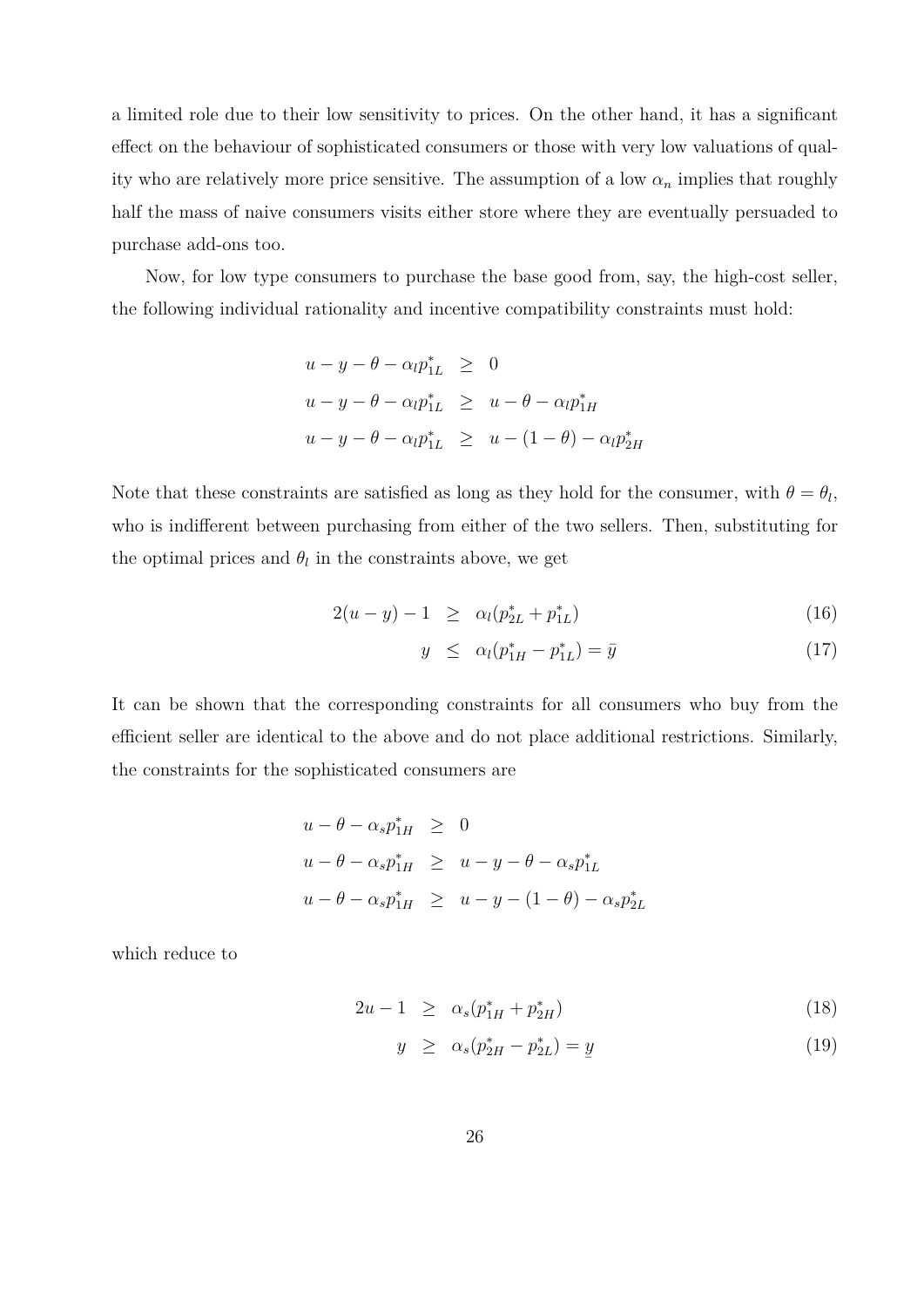upon substitution of the optimal prices and  $\theta_s$ . As before, the corresponding constraints for consumers who buy from the efficient seller do not place additional restrictions. Finally, the relevant constraints for the naive consumers are

$$
u - \theta - \alpha_n p_{1H}^* \ge 0
$$
  
 
$$
u - (1 - \theta) - \alpha_n p_{2H}^* \ge 0
$$
  
 
$$
u - \theta - \alpha_n p_{1H}^* \ge u - y - \theta - \alpha_n p_{1L}^* \ge u - y - (1 - \theta) - \alpha_n p_{2L}^*
$$

Upon substitution of the optimal prices and  $\theta_n$  in the constraints above, the first two individual rationality constraints reduce to

$$
2u - 1 \ge \alpha_n (2p_{2H}^* - p_{2L}^* + p_{1L}^*)
$$
\n(20)

The left hand side of the last constraint is an incentive compatibility constraints that needs to hold in order for naive consumers to buy add-ons from the high-cost seller at the point of sale. However, it does not place any additional parametric bounds, as it is satisfied as long as the corresponding constraints for the sophisticated consumers hold. This is because both set of consumers purchase the high quality product and the naive consumers are relatively price insensitive in comparison to the sophisticated consumers. Other constraints for consumers buying from the other seller place no additional restrictions.

Then, from equations  $(16)$ ,  $(17)$ ,  $(18)$ ,  $(19)$  and  $(20)$ ,  $y \in$ ¯  $[y,\bar{y}],$  while

$$
u \ge \max\left(\frac{1}{2} + \frac{\alpha_l(p_{2L}^* + p_{1L}^*) + 2y}{2}, \frac{1}{2} + \frac{\alpha_s(p_{2H}^* + p_{1H}^*)}{2}, \frac{1}{2} + \frac{\alpha_n(2p_{2H}^* - p_{2L}^* + p_{1L}^*)}{2}\right) = \bar{u}
$$
\n(21)

Finally, note that decisions made by naive consumers regarding which seller to purchase the high quality bundle from are not necessarily optimal; specifically, there is a mass of consumers who purchase the add-on from the efficient seller but would have been better off buying it from the high-cost seller instead. To see this, note that these consumers choose the efficient seller when

$$
u - y - (1 - \theta) - \alpha_n p_{2L}^* \ge u - y - \theta - \alpha_n p_{1L}^* \tag{22}
$$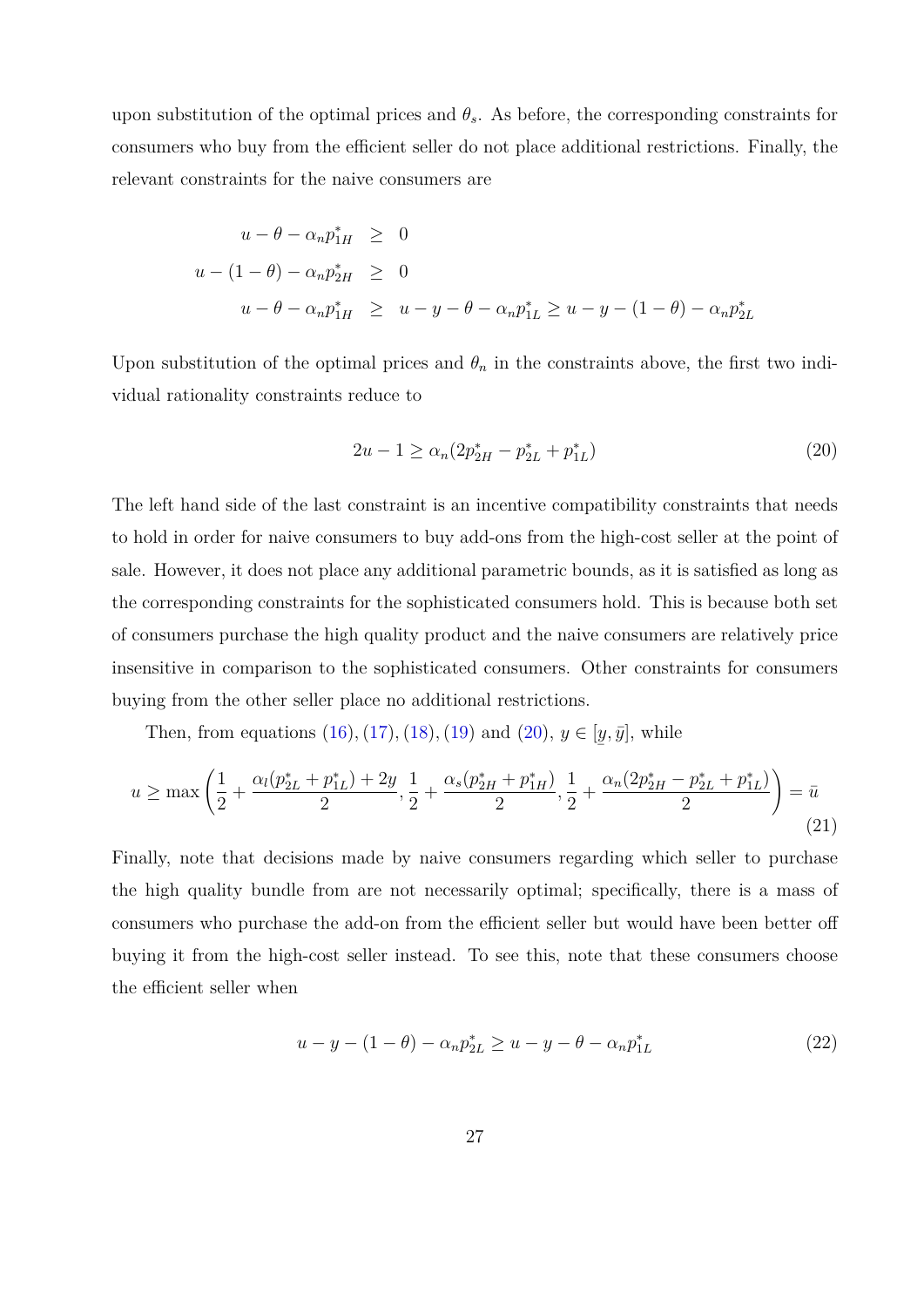$$
\text{or, } \theta \ge \theta = \frac{1}{2} + \frac{\alpha_n (p_{2L}^* - p_{1L}^*)}{2}
$$

However, as these consumers buy the add-on too, this decision is optimal *ex post* only when

$$
u - (1 - \theta) - \alpha_n p_{2H}^* \ge u - \theta - \alpha_n p_{1H}^*
$$
  
or,  $\theta \ge \bar{\theta} = \frac{1}{2} + \frac{\alpha_n (p_{2H}^* - p_{1H}^*)}{2}$  (23)

As the efficient seller sells a more expensive add-on,  $\theta < \bar{\theta}$ , so that there is a mass of naive ¯ consumers,  $(1 - \gamma)(1 - \beta)(\bar{\theta} -$ ¯ *θ*) who buy the bundle from the efficient seller but would have been better off buying from the other seller. Note that the mass of such consumers is decreasing in *c*2, as

$$
(1 - \gamma)(1 - \beta)(\bar{\theta} - \underline{\theta}) = (1 - \gamma)(1 - \beta)\alpha_n(p_{2H}^* - p_{2L}^* - (p_{1H}^* - p_{1L}^*)
$$

and the price of the add-on sold by the high-cost (efficient) seller is increasing (decreasing) in  $c_2$ :

$$
\frac{\delta(p_{2H}^*-p_{2L}^*)}{\delta c_2}=\frac{-(1-\beta)\alpha_n(\gamma\alpha_l+(1-\gamma)((1-\beta)\alpha_n+\beta\alpha_s))}{9\beta\gamma\alpha_s\alpha_l-2(1-\beta)^2(1-\gamma)\alpha_n^2}<0=-\frac{\delta(p_{1H}^*-p_{1L}^*)}{\delta c_2}
$$

as long as  $\alpha_l, \alpha_s$  are high enough.

#### **Proof of Theorem 2**

As we find in Theorem 4,  $1 + x - c_2 > 0$ . Then, it is evident from equations (11) and (13) that  $p_{1L}^* > p_{2L}^*$ ,  $p_{1H}^* > p_{2H}^*$ , while

$$
p_{1H}^* - p_{1L}^* - (p_{2H}^* - p_{2L}^*) = \frac{-2(1-\beta)(1+x-c_2)\alpha_n(\gamma\alpha_l + (1-\gamma)((1-\beta)\alpha_n + \beta\alpha_s))}{9\beta\gamma\alpha_s\alpha_l - 2(1-\beta)^2(1-\gamma)\alpha_n^2} < 0
$$

as long as  $\alpha_s, \alpha_l$  are high enough, i.e. though the base good sold by the efficient seller is cheaper, it offers a more expensive add-on than the high-cost seller.

However,  $\lim_{\beta \to 0} p_{1L}^* - p_{2L}^* = 0$ , while  $\lim_{\gamma \to 0} p_{1L}^* - p_{2L}^* = \frac{-\beta \alpha_s (1 + x - c_2)}{\alpha_n (1 - \beta)} < 0$ . Similarly,  $\lim_{\beta \to 0} p_{1H}^* - p_{1L}^* - (p_{2H}^* - p_2^*)$  $\binom{2}{2L} = \frac{(1+x-c_2)(\gamma\alpha_l + (1-\gamma)\alpha_n)}{(1-\gamma)\alpha_n} > 0$ ,  $\lim_{\gamma \to 0} p_{1H}^* - p_{1L}^* - (p_{2H}^* - p_{2H}^*)$  $\binom{*}{2L} =$  $(1+x-c_2)((\beta\alpha_s+(1-\beta)\alpha_n)$  $\frac{\partial ((\beta \alpha_s + (1-\beta)\alpha_n)}{(1-\beta)\alpha_n} > 0$  and  $\lim_{\beta \to 1} p_{1H}^* - p_{1L}^* - (p_{2H}^* - p_{2H}^*)$  $j_{2L}^*$ ) = 0.

 $\blacksquare$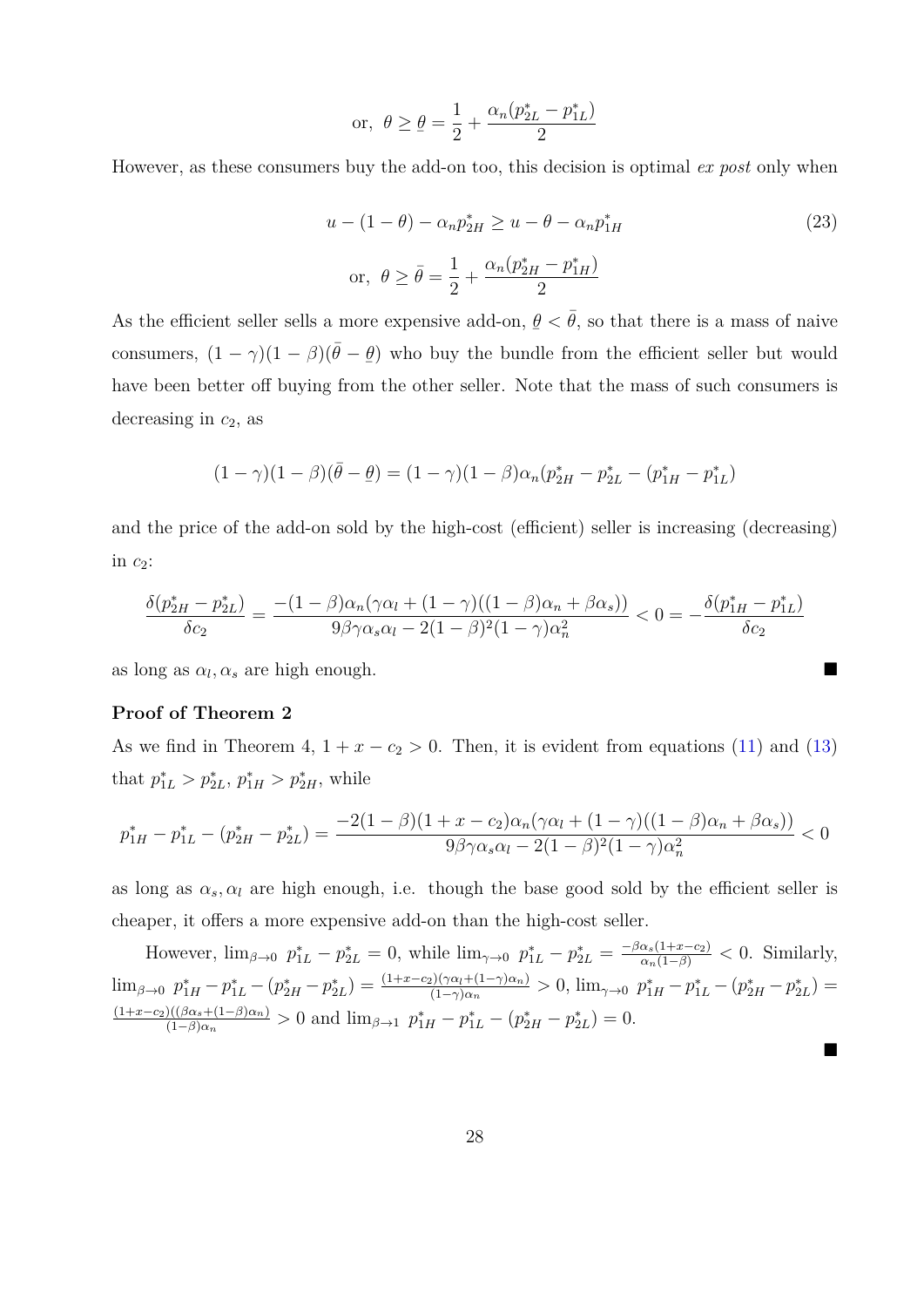#### **Proof of Theorem 3**

From equations (10), (11), (12) and (13), we see that when  $\alpha_s$ ,  $\alpha_l$  are high enough, prices of the base goods are increasing in fees, with the price charged by the efficient seller naturally increasing by a greater extent:

$$
\frac{\delta p_{2L}^*}{\delta c_2} = \frac{-(1-\beta)^2 (1-\gamma)\alpha_n^2 + 6\beta\gamma\alpha_s\alpha_l + \beta(1-\beta)(1-\gamma)\alpha_n\alpha_s}{9\beta\gamma\alpha_s\alpha_l - 2(1-\beta)^2(1-\gamma)\alpha_n^2} > 0
$$

$$
\frac{\delta p_{1L}^*}{\delta c_2} = \frac{-(1-\beta)^2 (1-\gamma)\alpha_n^2 + 3\beta\gamma\alpha_s\alpha_l - \beta(1-\beta)(1-\gamma)\alpha_n\alpha_s}{9\beta\gamma\alpha_s\alpha_l - 2(1-\beta)^2(1-\gamma)\alpha_n^2} > 0
$$

Interestingly, the price of the add-on sold by the efficient seller decreases while that sold by the high-cost seller increases (by an equal amount) with increases in fees:

$$
\frac{\delta(p_{2H}^*-p_{2L}^*)}{\delta c_2}=\frac{-(1-\beta)\alpha_n(\gamma\alpha_l+(1-\gamma)((1-\beta)\alpha_n+\beta\alpha_s))}{9\beta\gamma\alpha_s\alpha_l-2(1-\beta)^2(1-\gamma)\alpha_n^2}<0=-\frac{\delta(p_{1H}^*-p_{1L}^*)}{\delta c_2}
$$

Thus, the efficient seller passes on the higher costs resulting from higher fees through the base good; it lowers the price of its add-on in an attempt to keep the price of its bundle competitive; nevertheless, the price of the high quality bundle increases:

$$
\frac{\delta p_{2H}^*}{\delta c_2} = \frac{-2(1-\beta)^2(1-\gamma)\alpha_n^2 + \gamma\alpha_l(6\beta\alpha_s - (1-\beta)\alpha_n)}{9\beta\gamma\alpha_s\alpha_l - 2(1-\beta)^2(1-\gamma)\alpha_n^2} > 0
$$

as long as  $\alpha_l, \alpha_s$  are high enough. Note that the extent of pass-through is incomplete:

$$
\frac{\delta p_{2L}^*}{\delta c_2}-1=\frac{(1-\beta)^2(1-\gamma)\alpha_n^2-3\beta\gamma\alpha_s\alpha_l+(1-\beta)(1-\gamma)\beta\alpha_n\alpha_s}{9\beta\gamma\alpha_l\alpha_s-2(1-\beta)^2(1-\gamma)\alpha_n^2}<0
$$

when  $\alpha_s, \alpha_l$  is high enough, i.e. the seller does not pass on the entire increase in its fees. In contrast, any increases in the marginal cost of production are completely passed on to consumers through the base good alone, i.e.  $\frac{\delta p_{2L}^*}{\delta k} = 1$ ,  $\frac{\delta p_{1L}^*}{\delta k} = 1$ , with no pass-through via the add-on.

We now look at how the degree of cost pass-through depends on *γ*.

$$
\frac{\delta^2 p_{2L}^*}{\delta c_2 \delta \gamma} = \frac{-3(1-\beta)\beta \alpha_s \alpha_n \alpha_s ((1-\beta)\alpha_n + 3\beta \alpha_s)}{(9\beta \gamma \alpha_l \alpha_s - 2(1-\beta)^2 (1-\gamma)\alpha_n^2)^2} < 0
$$

$$
\frac{\delta^2 p_{2H}^*}{\delta c_2 \delta \gamma} = \frac{2(1-\beta)^2 \alpha_l \alpha_n^2 ((1-\beta)\alpha_n + 3\beta \alpha_s)}{(9\beta \gamma \alpha_l \alpha_s - 2(1-\beta)^2 (1-\gamma)\alpha_n^2)^2} > 0
$$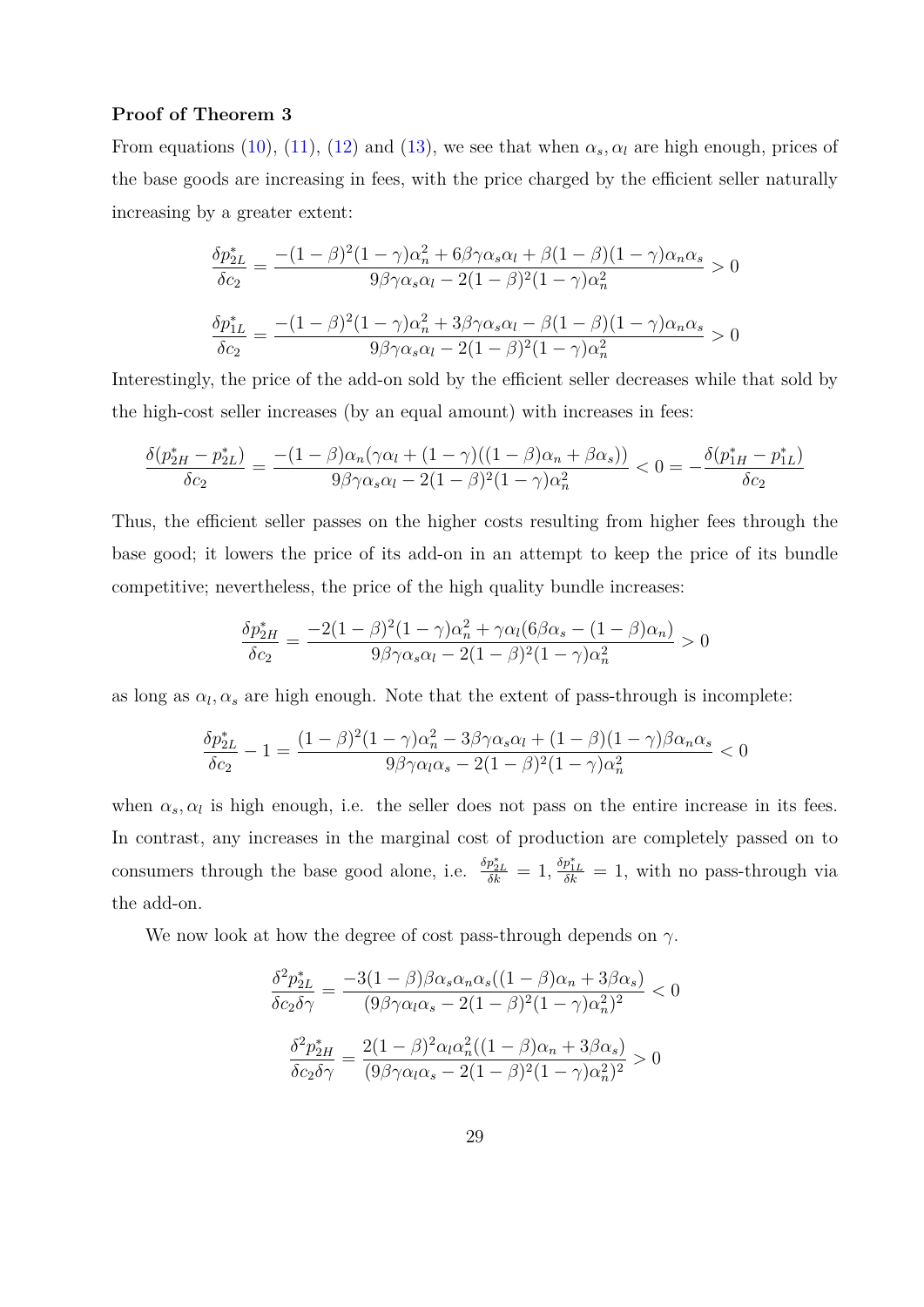Similarly, we consider how the pass-through of higher commission fees depends on the fraction of sophisticated consumers, *β*:

$$
\frac{\delta^2 p_{2L}^*}{\delta c_2 \delta \beta} = \frac{(1 - \gamma)\alpha_s \alpha_n (-2(1 - \beta)^2 (1 - \gamma)\alpha_n^2 - 3\gamma \alpha_l ((1 - \beta^2)\alpha_n + 3\beta^2 \alpha_s))}{(9\beta \gamma \alpha_l \alpha_s - 2(1 - \beta)^2 (1 - \gamma)\alpha_n^2)^2} < 0
$$

$$
\frac{\delta^2 p_{2H}^*}{\delta c_2 \delta \beta} = \frac{\gamma \alpha_l \alpha_s (2(1 - \beta)^2 (1 - \gamma)\alpha_n^2 + 9\gamma \alpha_l \alpha_s + 6(1 - \beta^2)(1 - \gamma)\alpha_n \alpha_s)}{(9\beta \gamma \alpha_l \alpha_s - 2(1 - \beta)^2 (1 - \gamma)\alpha_n^2)^2} > 0
$$

Thus, the increase in the price of the base good sold by the efficient seller owing to increases in commission fees is lower when there is a greater mass of sophisticated consumers or low type consumers. At the same time, the decrease in the price of the add-on with increases in commission fees is also lower.

In the limiting case, when there are no naive consumers in the population, i.e.  $\beta = 1$ , the price of the base good sold by the efficient seller increases:

$$
\frac{\delta p^*_{2H}}{\delta c_2}=\frac{2}{3}
$$

There is no change in the price of its add-on.

Conversely, when  $\beta = 0$ , i.e. all consumers with a high valuation of quality are naive,

$$
\frac{\delta p_{2L}^*}{\delta c_2}=\frac{1}{2}
$$

The price of its add-on increases too:

$$
\frac{\delta(p_{2H}^*-p_{2L}^*)}{\delta c_2} = \frac{\gamma\alpha_l + (1-\gamma)\alpha_n}{2(1-\gamma)\alpha_n} > 0
$$

 $\blacksquare$ 

#### **Proof of Theorem 4**

The platform charges a higher commission fee from the efficient seller:

$$
c_2^* - 1 = \frac{-2(1-\beta)^2(1-\gamma)\alpha_n^2 + 3x\beta\gamma(1-\beta)(1-\gamma)\alpha_n\alpha_s\alpha_l}{6\beta\gamma\alpha_l\alpha_s(\gamma\alpha_l + (1-\gamma)((1-\beta)\alpha_n + \beta\alpha_s))} + \frac{3\beta\gamma\alpha_l\alpha_s(3 + x\gamma\alpha_l + x\beta(1-\gamma)\alpha_s)}{6\beta\gamma\alpha_l\alpha_s(\gamma\alpha_l + (1-\gamma)((1-\beta)\alpha_n + \beta\alpha_s))} > 0
$$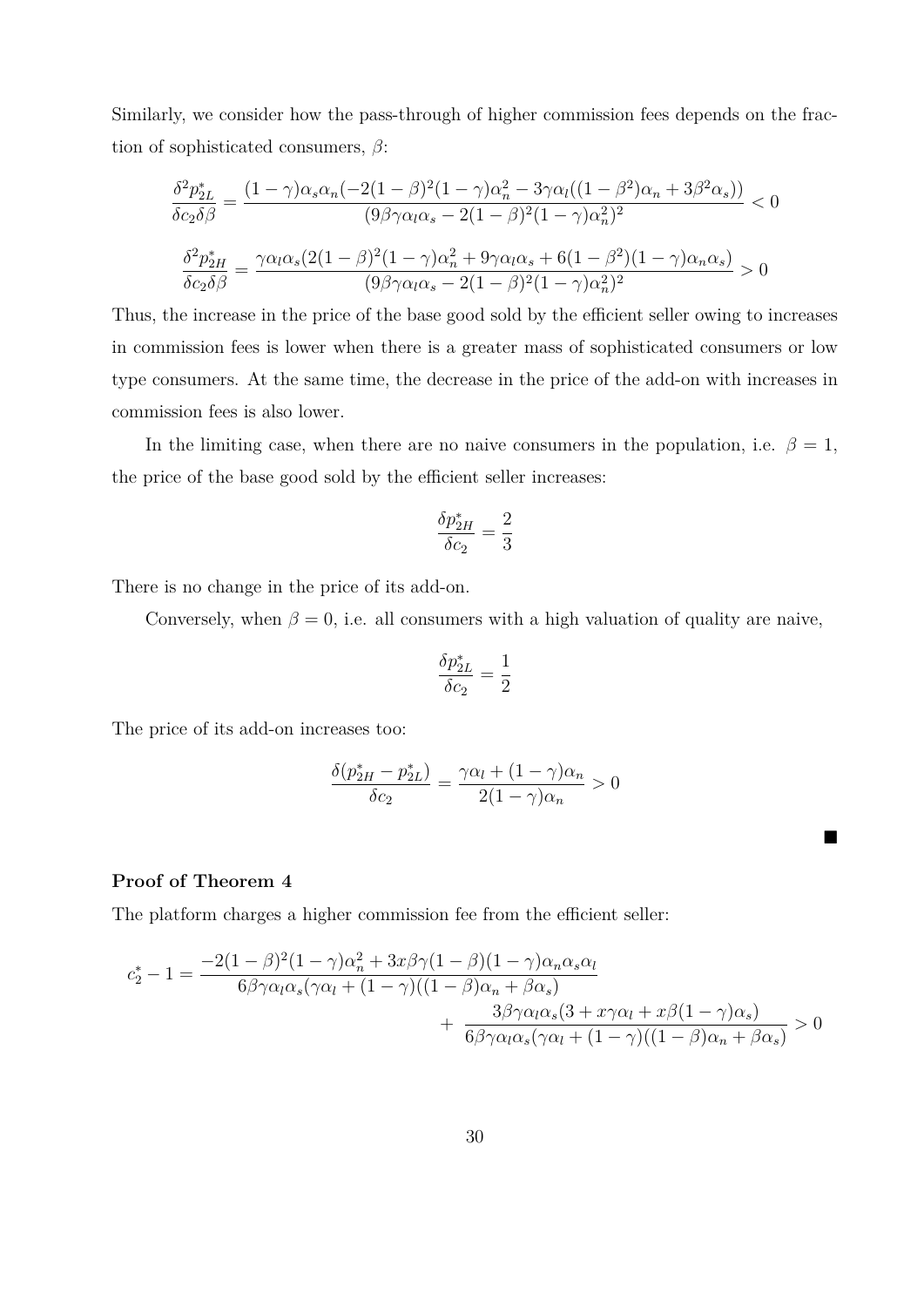but, despite a higher fee, the total cost differential:

$$
1 + x - c_2^* = \frac{2(1 - \beta)^2 (1 - \gamma)\alpha_n^2 + 3x\beta\gamma(1 - \beta)(1 - \gamma)\alpha_n\alpha_s\alpha_l}{6\beta\gamma\alpha_l\alpha_s(\gamma\alpha_l + (1 - \gamma)((1 - \beta)\alpha_n + \beta\alpha_s))} - \frac{3\beta\gamma\alpha_l\alpha_s(3 - x\gamma\alpha_l - x\beta(1 - \gamma)\alpha_s)}{6\beta\gamma\alpha_l\alpha_s(\gamma\alpha_l + (1 - \gamma)((1 - \beta)\alpha_n + \beta\alpha_s))} > 0
$$

remains in favour of the more efficient firm as long as  $\alpha_s$ ,  $\alpha_l$  are high enough.

Next, consider the impact of an increase in the number of sophisticated consumers in the population,  $\beta$ , on the platform's revenues. When  $\alpha_n$  is close to zero and  $\alpha_s$ ,  $\alpha_l$  are high enough,

$$
\frac{\delta \pi_P}{\delta \beta} = \frac{(1 - \gamma)\alpha_s(-9 + x^2\gamma^2\alpha_l^2 + 2x^2\beta\gamma(1 - \gamma)\alpha_l\alpha_s + x^2\beta^2(1 - \gamma)^2\alpha_s^2)}{24(\gamma\alpha_l + \beta(1 - \gamma)\alpha_s)^2} > 0
$$
 (24)

while commission fees are decreasing in *β*:

$$
\frac{\delta c_2^*}{\delta \beta} = \frac{-3(1-\gamma)\alpha_s}{2(\gamma \alpha_l + \beta(1-\gamma)\alpha_s)^2} < 0 \tag{25}
$$

Similarly, an increase in  $\gamma$  leads to a drop in fees:

$$
\frac{\delta c_2^*}{\delta \gamma} = \frac{-3(\alpha_l - \beta \alpha_s)}{2(\gamma \alpha_l + \beta (1 - \gamma) \alpha_s)^2} < 0 \tag{26}
$$

and an increase in revenues:

$$
\frac{\delta \pi_P}{\delta \gamma} = \frac{(\alpha_l - \beta \alpha_s)(-9 + x^2 \gamma^2 \alpha_l^2 + 2x^2 \beta \gamma (1 - \gamma) \alpha_l \alpha_s + x^2 \beta^2 (1 - \gamma)^2 \alpha_s^2)}{24(\gamma \alpha_l + \beta (1 - \gamma) \alpha_s)^2} > 0 \tag{27}
$$

Increases in the cost advantage, *x*, have a positive impact on platform's revenues and fees when  $\alpha_s, \alpha_l$  are high enough:

$$
\frac{\delta \pi_P}{\delta x} = \frac{-2(1-\beta)^2 (1-\gamma)\alpha_n^2 + 3x\beta\gamma(1-\beta)(1-\gamma)\alpha_n \alpha_s \alpha_l}{4(9\beta\gamma\alpha_l\alpha_s - 2(1-\gamma)(1-\beta)^2\alpha_n^2)} + \frac{3\beta\alpha_s\alpha_l\gamma(3+x\gamma\alpha_l+x\beta(1-\gamma)\alpha_s)}{4(9\beta\gamma\alpha_l\alpha_s - 2(1-\gamma)(1-\beta)^2\alpha_n^2)} > 0
$$

$$
\frac{\delta c_2^*}{\delta x} = \frac{1}{2} > 0
$$

Finally, consider the impact of an increase in the price sensitivity of naive consumers,  $\alpha_n$ ,